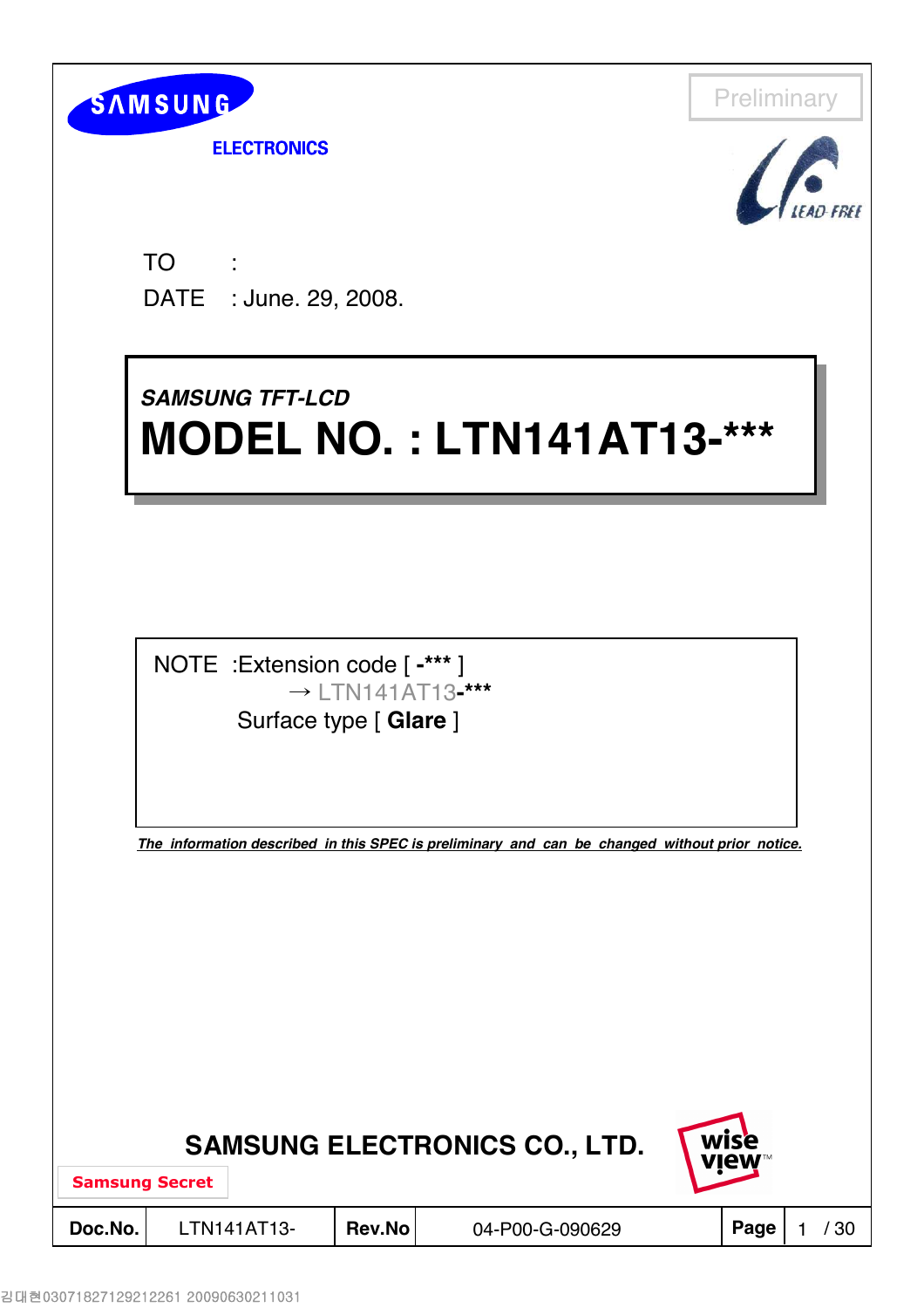# **CONTENTS** Preliminary

| Doc.No. |                            | LTN141AT13-                                                                                              | Rev.No |                                              | 04-P00-G-090629                                                                             | Page | $\overline{2}$ | /30 |
|---------|----------------------------|----------------------------------------------------------------------------------------------------------|--------|----------------------------------------------|---------------------------------------------------------------------------------------------|------|----------------|-----|
|         | <b>Samsung Secret</b>      |                                                                                                          |        |                                              |                                                                                             |      |                |     |
|         | <b>11. EDID</b>            |                                                                                                          |        |                                              | $\cdots$ (28)                                                                               |      |                |     |
|         |                            | 10. General Precaution                                                                                   |        |                                              | $------------(26)$                                                                          |      |                |     |
|         |                            | 9. Markings & Others                                                                                     |        |                                              | ------------------- (24)                                                                    |      |                |     |
|         | 8. Packing                 |                                                                                                          |        |                                              | ------------------- (23)                                                                    |      |                |     |
|         |                            | 7. Outline Dimension                                                                                     |        |                                              | ------------------- (21)                                                                    |      |                |     |
|         | 6. Interface Timing        | 6.1 Timing Parameters<br>6.2 Timing Diagrams of interface Signal<br>6.3 Power ON/OFF Sequence            |        |                                              | -------------------- (19)                                                                   |      |                |     |
|         | 5.6 Pixel format           | 5. Input Terminal Pin Assignment<br>5.1 Input Signal & Power<br>5.2 LVDS Interface<br>5.3 Backlight Unit |        | 5.4 Timing Diagrams of LVDS For Transmitting | $------------(14)$<br>5.5 Input Signals, Basic Display Colors and Gray Scale of Each Color. |      |                |     |
|         | 4. Block Diagram           | 4.1 TFT LCD Module<br>4.2 Backlight Unit                                                                 |        |                                              | -------------------- (13)                                                                   |      |                |     |
|         | 3.3 Inverter               | 3. Electrical Characteristics<br>3.1 TFT LCD Module<br>3.2 Backlight Unit                                |        |                                              | $------------(10)$                                                                          |      |                |     |
|         |                            | 2. Optical Characteristics                                                                               |        |                                              | ------------------- (7)                                                                     |      |                |     |
|         |                            | 1. Absolute Maximum Ratings<br>1.1 Absolute Ratings of environment<br>1.2 Electrical Absolute Ratings    |        |                                              | $\cdots$ (5)                                                                                |      |                |     |
|         | <b>General Description</b> |                                                                                                          |        |                                              | $\cdots \cdots \cdots \cdots \cdots \cdots \cdots \cdots (4)$                               |      |                |     |
|         | <b>Revision History</b>    |                                                                                                          |        |                                              | -------------------- (3)                                                                    |      |                |     |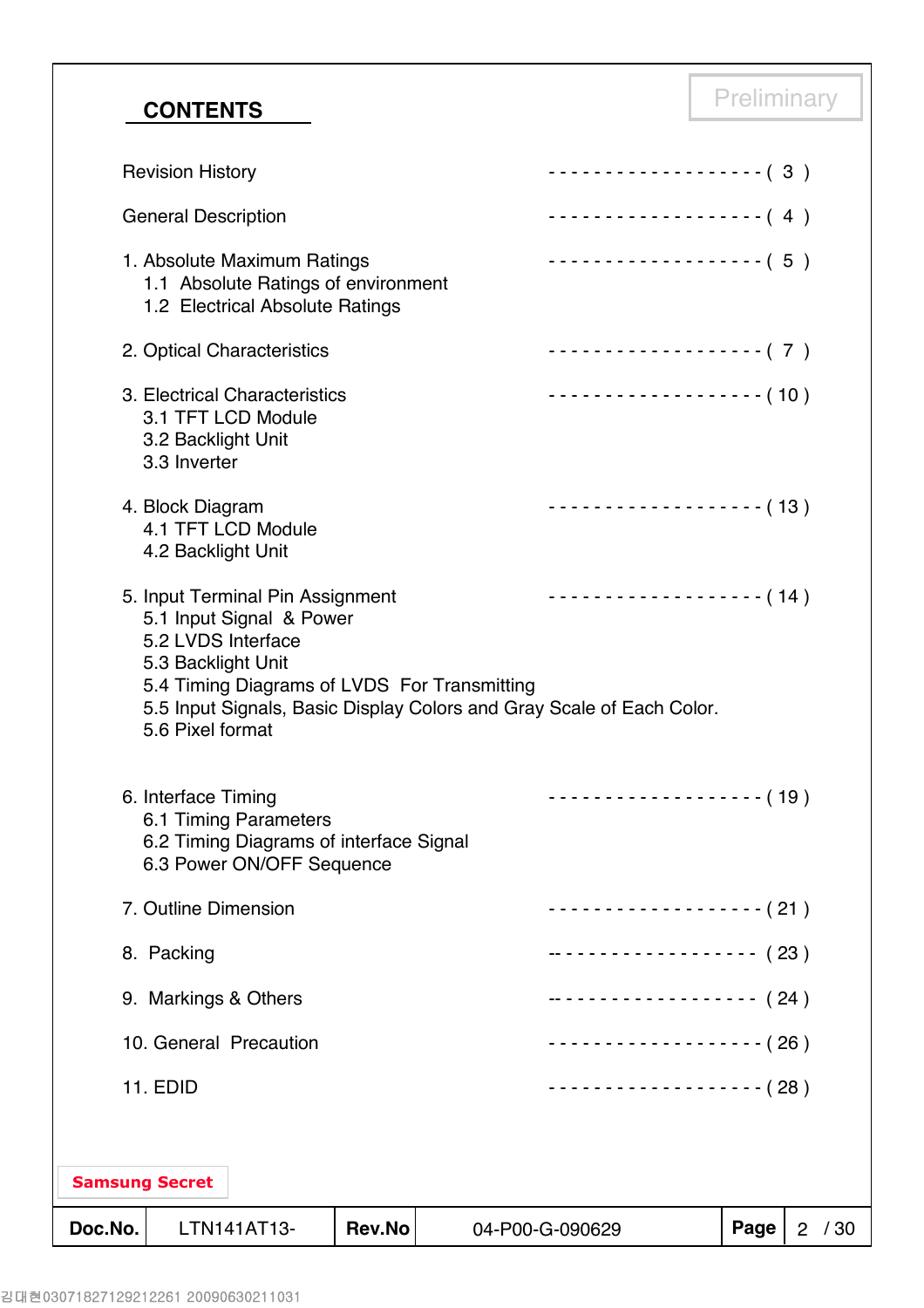# **REVISION HISTORY REVISION HISTORY**

| Date                  |  | Revision No. | Page           |        |  |  |                 | Summary |                                                               |      |              |     |
|-----------------------|--|--------------|----------------|--------|--|--|-----------------|---------|---------------------------------------------------------------|------|--------------|-----|
| June. 29, 2009        |  | <b>P00</b>   | $\mathsf{All}$ | first. |  |  |                 |         | The preliminary specification of 141AT13-H01 model was issued |      |              |     |
|                       |  |              |                |        |  |  |                 |         |                                                               |      |              |     |
|                       |  |              |                |        |  |  |                 |         |                                                               |      |              |     |
|                       |  |              |                |        |  |  |                 |         |                                                               |      |              |     |
|                       |  |              |                |        |  |  |                 |         |                                                               |      |              |     |
|                       |  |              |                |        |  |  |                 |         |                                                               |      |              |     |
|                       |  |              |                |        |  |  |                 |         |                                                               |      |              |     |
|                       |  |              |                |        |  |  |                 |         |                                                               |      |              |     |
|                       |  |              |                |        |  |  |                 |         |                                                               |      |              |     |
|                       |  |              |                |        |  |  |                 |         |                                                               |      |              |     |
|                       |  |              |                |        |  |  |                 |         |                                                               |      |              |     |
|                       |  |              |                |        |  |  |                 |         |                                                               |      |              |     |
|                       |  |              |                |        |  |  |                 |         |                                                               |      |              |     |
|                       |  |              |                |        |  |  |                 |         |                                                               |      |              |     |
|                       |  |              |                |        |  |  |                 |         |                                                               |      |              |     |
|                       |  |              |                |        |  |  |                 |         |                                                               |      |              |     |
|                       |  |              |                |        |  |  |                 |         |                                                               |      |              |     |
|                       |  |              |                |        |  |  |                 |         |                                                               |      |              |     |
|                       |  |              |                |        |  |  |                 |         |                                                               |      |              |     |
|                       |  |              |                |        |  |  |                 |         |                                                               |      |              |     |
|                       |  |              |                |        |  |  |                 |         |                                                               |      |              |     |
|                       |  |              |                |        |  |  |                 |         |                                                               |      |              |     |
| <b>Samsung Secret</b> |  |              |                |        |  |  |                 |         |                                                               |      |              |     |
| Doc.No.               |  | LTN141AT13-  |                | Rev.No |  |  | 04-P00-G-090629 |         |                                                               | Page | $\mathbf{3}$ | /30 |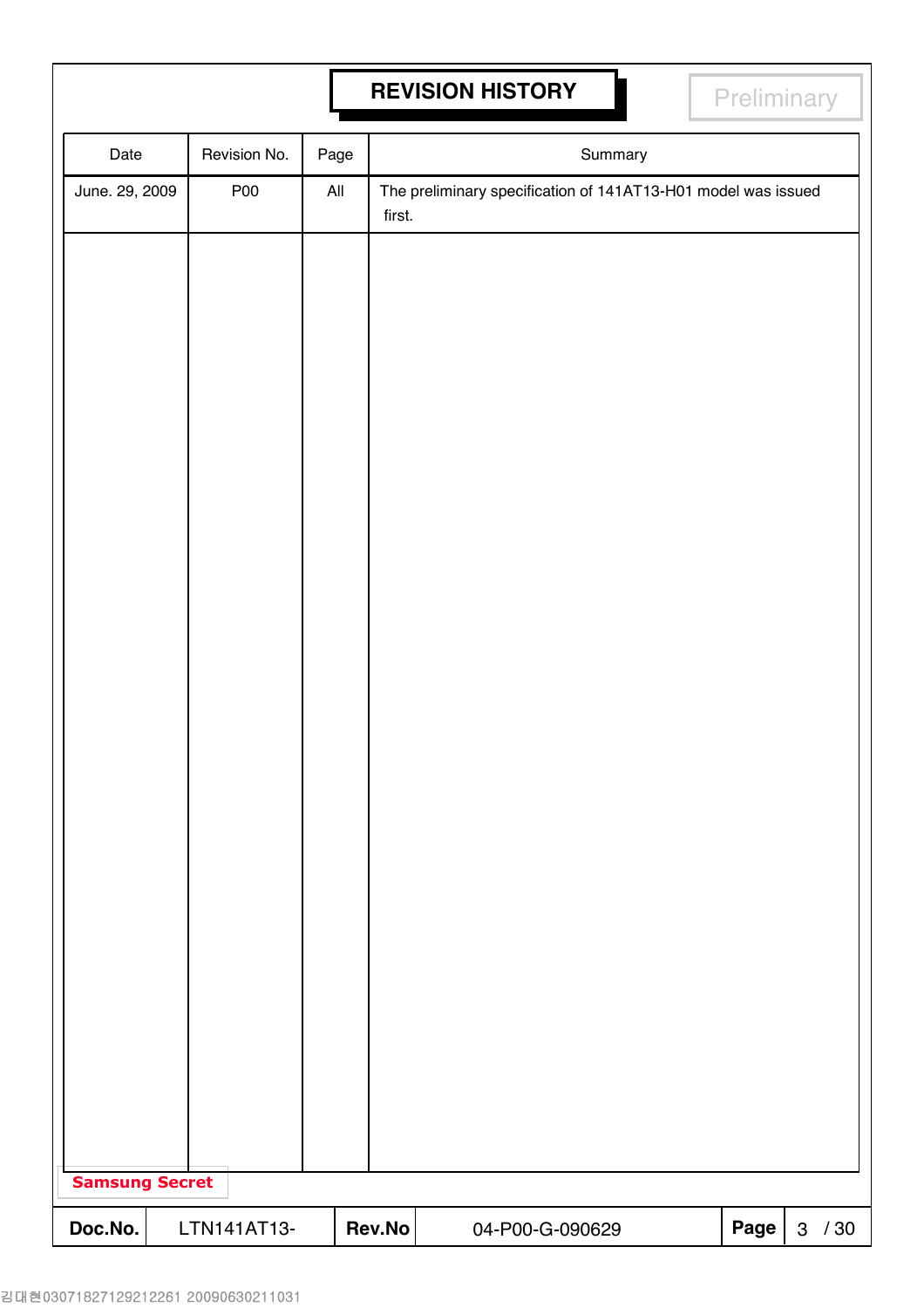## **GENERAL DESCRIPTION**

#### **DESCRIPTION**

LTN141AT13-\*\*\* is a color active matrix TFT (Thin Film Transistor) liquid crystal display (LCD) that uses amorphous silicon TFT as switching devices. This model is composed of a TFT LCD panel, a driver circuit and a backlight unit. The resolution of a 14.1" contains 1280 x 800 pixels and can display up to 262,144 colors. 6 O'clock direction is the Optimum viewing angle.

**Preliminary** 

#### FEATURES

- High contrast ratio, high aperture structure
- WXGA (1280 x 800 pixels ) resolution
- Low power consumption
- Fast Response
- Single CCFL
- DE(Data enable) only mode
- 3.3V LVDS Interface
- Onboard EDID chip
- Pb-free product

### APPLICATIONS

- Notebook PC
- If the usage of this product is not for PC application, but for others, please contact SEC

## **GENERAL INFORMATION**

|              | <b>Item</b>           |                            | <b>Specification</b>                  | <b>Unit</b> |      | <b>Note</b> |  |  |
|--------------|-----------------------|----------------------------|---------------------------------------|-------------|------|-------------|--|--|
| Display area |                       |                            | 303.36(H) x 189.6(V) (14.1" diagonal) | mm          |      |             |  |  |
|              | Driver element        |                            | a-Si TFT active matrix                |             |      |             |  |  |
|              | Display colors        |                            |                                       |             |      |             |  |  |
|              | Number of pixel       | 1280 x 800                 |                                       | pixel       |      |             |  |  |
|              | Pixel arrangement     | <b>RGB</b> vertical stripe |                                       |             |      |             |  |  |
| Pixel pitch  |                       |                            | $0.2370(H) \times 0.2370(V)$ (TYP.)   | mm          |      |             |  |  |
|              | <b>Display Mode</b>   | Normally white             |                                       |             |      |             |  |  |
|              | Surface treatment     |                            | Haze 0, Hard-Coating 3H               |             |      |             |  |  |
|              |                       |                            |                                       |             |      |             |  |  |
|              | <b>Samsung Secret</b> |                            |                                       |             |      |             |  |  |
| Doc.No.      | LTN141AT13-           | Rev.No                     | 04-P00-G-090629                       |             | Page | /30<br>4    |  |  |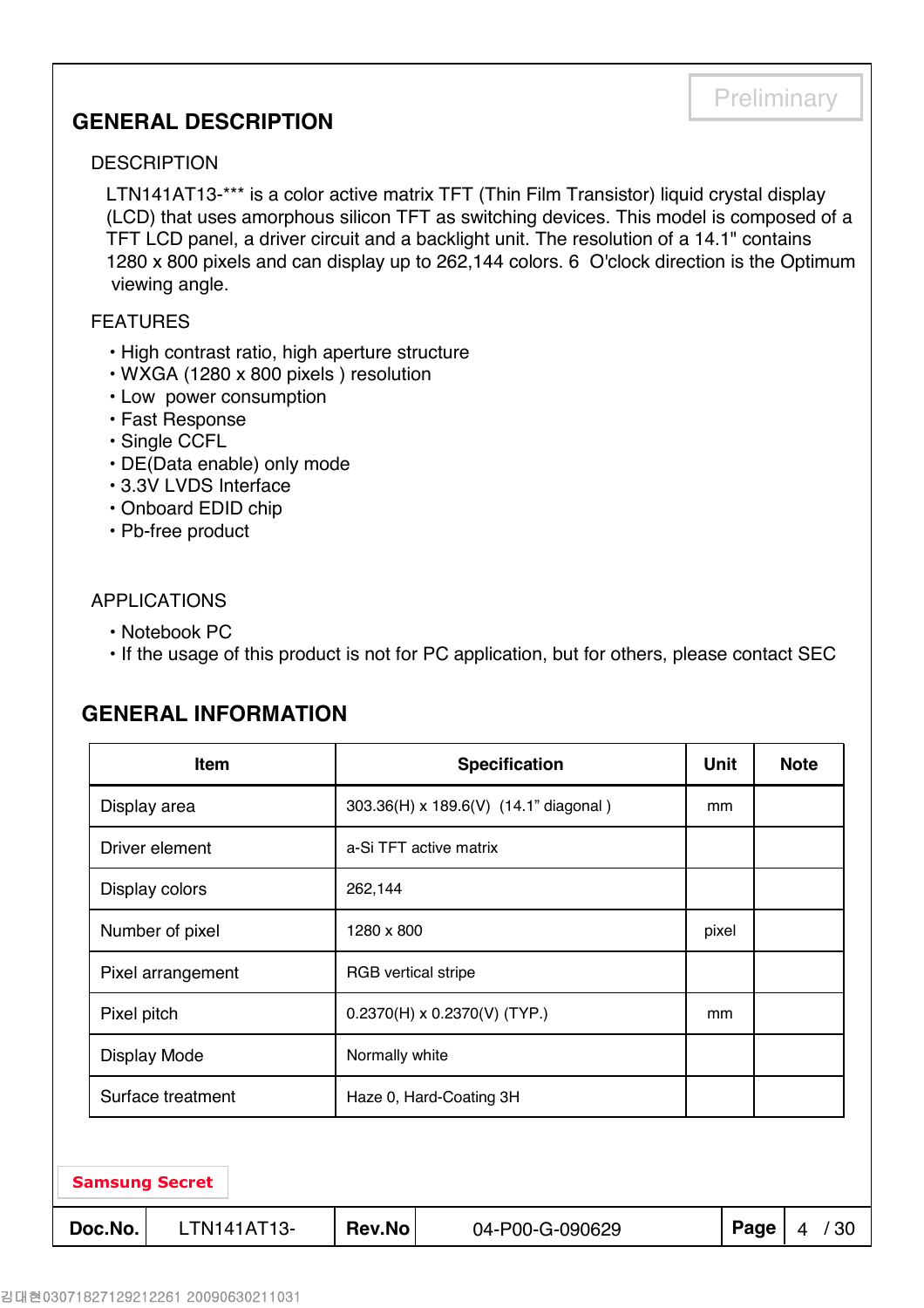### Mechanical Information

|                | <b>Item</b>    | Min.  | Typ.  | Max.  | Unit | <b>Note</b> |
|----------------|----------------|-------|-------|-------|------|-------------|
|                | Horizontal (H) | 319.0 | 319.5 | 320.0 | mm   |             |
| Module<br>size | Vertical (V)   | 205.0 | 205.5 | 206.0 | mm   |             |
|                | Depth (D)      | -     | 5.2   | 5.5   | mm   | (1)         |
| Weight         |                | ۰     | 400   | 410   | g    |             |

Note (1) Measurement condition of outline dimension

. Equipment : Bernier Calipers

. Push Force : 500g ⋅f (minimum)

## **1. ABSOLUTE MAXIMUM RATINGS**

## 1.1 ENVIRONMENTAL ABSOLUTE RATINGS

| Item                                                  | Symbol      | Min.                     | Max. | Unit | <b>Note</b> |
|-------------------------------------------------------|-------------|--------------------------|------|------|-------------|
| Storage temperate                                     | TSTG        | $-20$                    | 60   | °C   | (1)         |
| Operating temperate<br>(Temperature of glass surface) | <b>TOPR</b> | 0                        | 50   | °C   | (1)         |
| Shock (<br>non-operating)                             | Snop        | $\blacksquare$           | 240  | G    | (2), (4)    |
| Vibration (non-operating)                             | Vnop        | $\overline{\phantom{0}}$ | 2.41 | G    | (3), (4)    |

Note (1) Temperature and relative humidity range are shown in the figure below. 95 % RH Max. (40 °C ≥ Ta) Maximum wet - bulb temperature at 39  $^{\circ}$ C or less. (Ta > 40  $^{\circ}$ C) No condensation

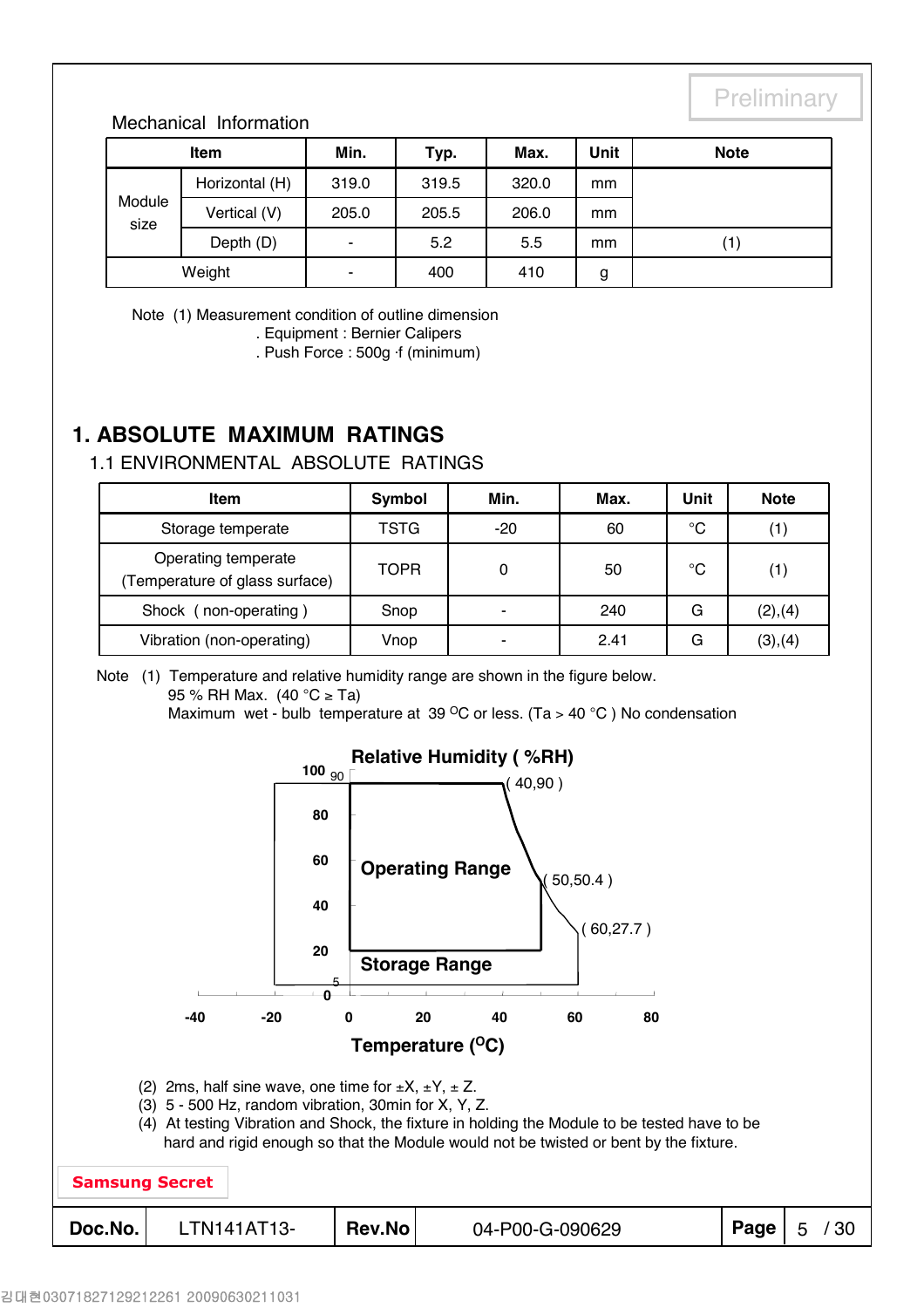## 1.2 ELECTRICAL ABSOLUTE RATINGS

## (1) TFT LCD MODULE

 $V_{DD} = 3.3V$ ,  $V_{SS} = GND = 0V$ 

| <b>Item</b>          | Symbol                 | Min.           | Max.           | Unit | <b>Note</b> |
|----------------------|------------------------|----------------|----------------|------|-------------|
| Power Supply Voltage | <b>V</b> <sub>DD</sub> | $V_{DD}$ - 0.3 | $V_{DD}$ + 0.3 |      |             |
| Logic Input Voltage  | <b>V<sub>IN</sub></b>  | $V_{DD}$ - 0.3 | $V_{DD}$ + 0.3 |      |             |

Note (1) Within Ta  $(25 \pm 2 \degree C)$ 

## (2) BACK-LIGHT UNIT

Ta =  $25 \pm 2$  °C

| <b>Item</b>    | Symbol | Min. | Max. | Unit  | <b>Note</b> |
|----------------|--------|------|------|-------|-------------|
| Lamp Current   | IL     | 3.0  | 7.0  | mArms |             |
| Lamp frequency | $F_L$  | 40   | 80   | kHz   |             |

Note 1) Permanent damage to the device may occur if maximum values are exceeded

Functional operation should be restricted to the conditions described under normal operating conditions.

| <b>Samsung Secret</b> |         |             |        |                 |      |          |
|-----------------------|---------|-------------|--------|-----------------|------|----------|
|                       |         |             |        |                 |      |          |
|                       | Doc.No. | LTN141AT13- | Rev.No | 04-P00-G-090629 | Page | /30<br>6 |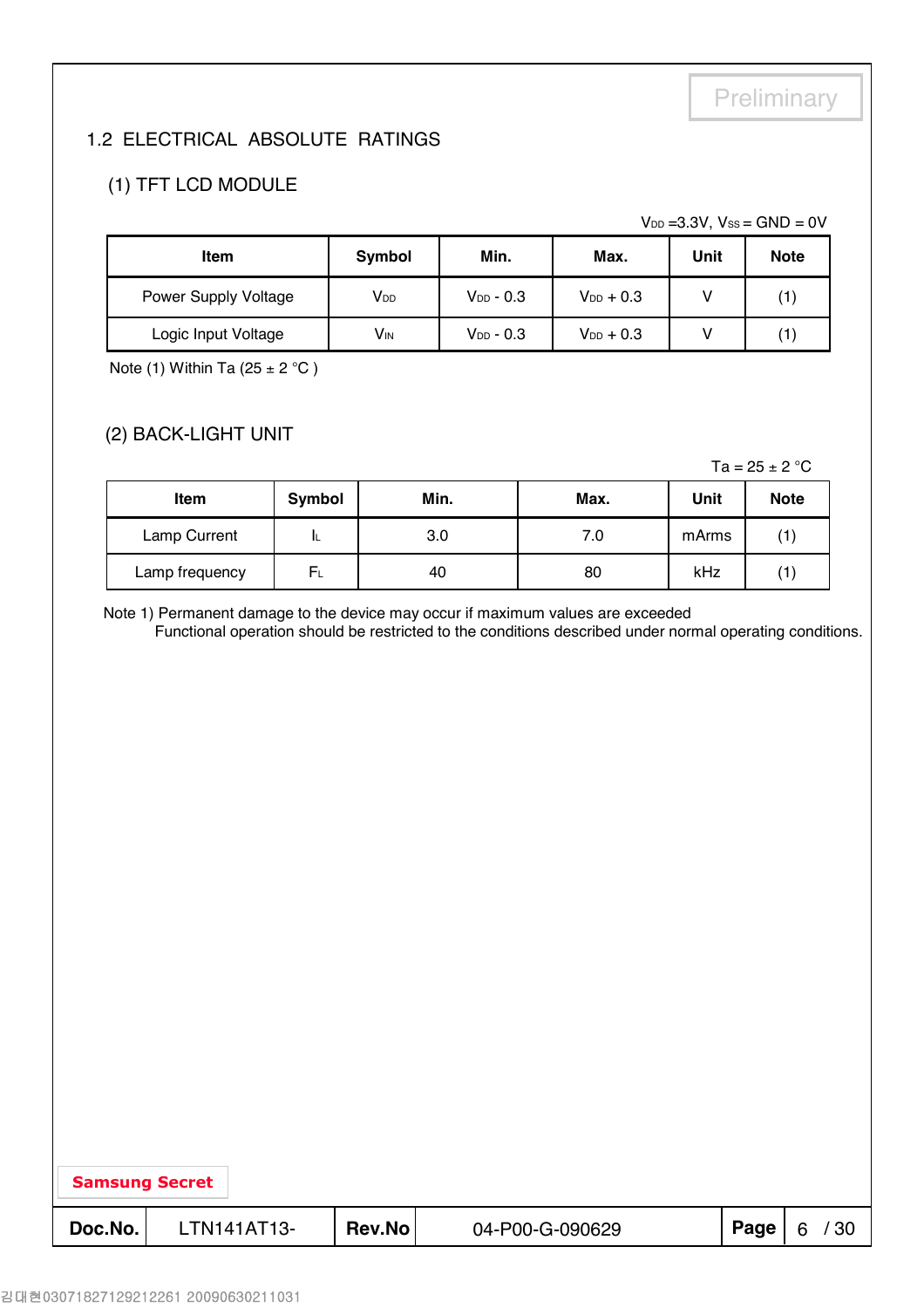## **2. OPTICAL CHARACTERISTICS**

The following items are measured under stable conditions. The optical characteristics should be measured in a dark room or equivalent state with the methods shown in Note (5). Measuring equipment : TOPCON SR-3 and SR-3

|                                                                      | Item                                |                     | <b>Symbol</b>  | <b>Condition</b>    |  | Min.  | Typ.                         | <b>Max</b> | Unit                     |      | <b>Note</b>           |
|----------------------------------------------------------------------|-------------------------------------|---------------------|----------------|---------------------|--|-------|------------------------------|------------|--------------------------|------|-----------------------|
|                                                                      | <b>Contrast Ratio</b><br>(5 Points) |                     | <b>CR</b>      |                     |  | 300   | $\qquad \qquad \blacksquare$ | ä,         | $\overline{\phantom{a}}$ |      | (1), (2), (5)         |
|                                                                      | (Rising + Falling)                  | Response Time at Ta | <b>TRT</b>     |                     |  |       | 16                           | 25         | msec                     |      | (1), (3)              |
|                                                                      | of White (5points)                  | Average Luminance   | YL, AVE        | Normal              |  | 170   | 200                          | ٠          | cd/m <sup>2</sup>        |      | $L=6.0mA$<br>(1), (4) |
|                                                                      |                                     |                     | Rx             | Viewing             |  | 0.560 | 0.590                        | 0.620      |                          |      |                       |
|                                                                      |                                     | Red                 | $R_Y$          | Angle<br>$\phi = 0$ |  | 0.310 | 0.340                        | 0.370      |                          |      |                       |
|                                                                      |                                     |                     | G <sub>x</sub> | $\theta=0$          |  | 0.300 | 0.330                        | 0.360      |                          |      |                       |
| Color                                                                |                                     | Green               | GY             |                     |  | 0.520 | 0.550                        | 0.580      |                          |      | (1), (5)              |
| Chromaticity<br>(CIE)                                                |                                     | <b>Blue</b>         | Bx             |                     |  | 0.125 | 0.155                        | 0.185      |                          |      | SR-3                  |
|                                                                      |                                     |                     | $B_Y$          |                     |  | 0.110 | 0.140                        | 0.170      |                          |      |                       |
|                                                                      |                                     |                     | Wx             |                     |  | 0.283 | 0.313                        | 0.343      |                          |      |                       |
|                                                                      |                                     | White               | WY             |                     |  | 0.299 | 0.329                        | 0.359      |                          |      |                       |
|                                                                      |                                     | Hor.                | $\theta$ L     |                     |  | 40    | 45                           |            |                          |      |                       |
| Viewing                                                              |                                     |                     | $\theta$ н     | $CR \ge 10$         |  | 40    | 45                           |            | Degrees                  |      | (1), (5)              |
| Angle                                                                |                                     | Ver.                | φн             | At center           |  | 15    | 20                           |            |                          |      | SR-3                  |
|                                                                      |                                     |                     | φL             |                     |  | 40    | 45                           |            |                          |      |                       |
| 13 Points<br>1.6<br>(6)<br>$\delta$ L<br>۰<br><b>White Variation</b> |                                     |                     |                |                     |  |       |                              |            |                          |      |                       |
| <b>Samsung Secret</b>                                                |                                     |                     |                |                     |  |       |                              |            |                          |      |                       |
| Doc.No.                                                              |                                     | LTN141AT13-         |                | Rev.No              |  |       | 04-P00-G-090629              |            |                          | Page | /30<br>$\overline{7}$ |

\* Ta =  $25 \pm 2$  °C, VDD=3.3V, fv= 60Hz, fDCLK = 69.3MHz, lL = 6.0 mA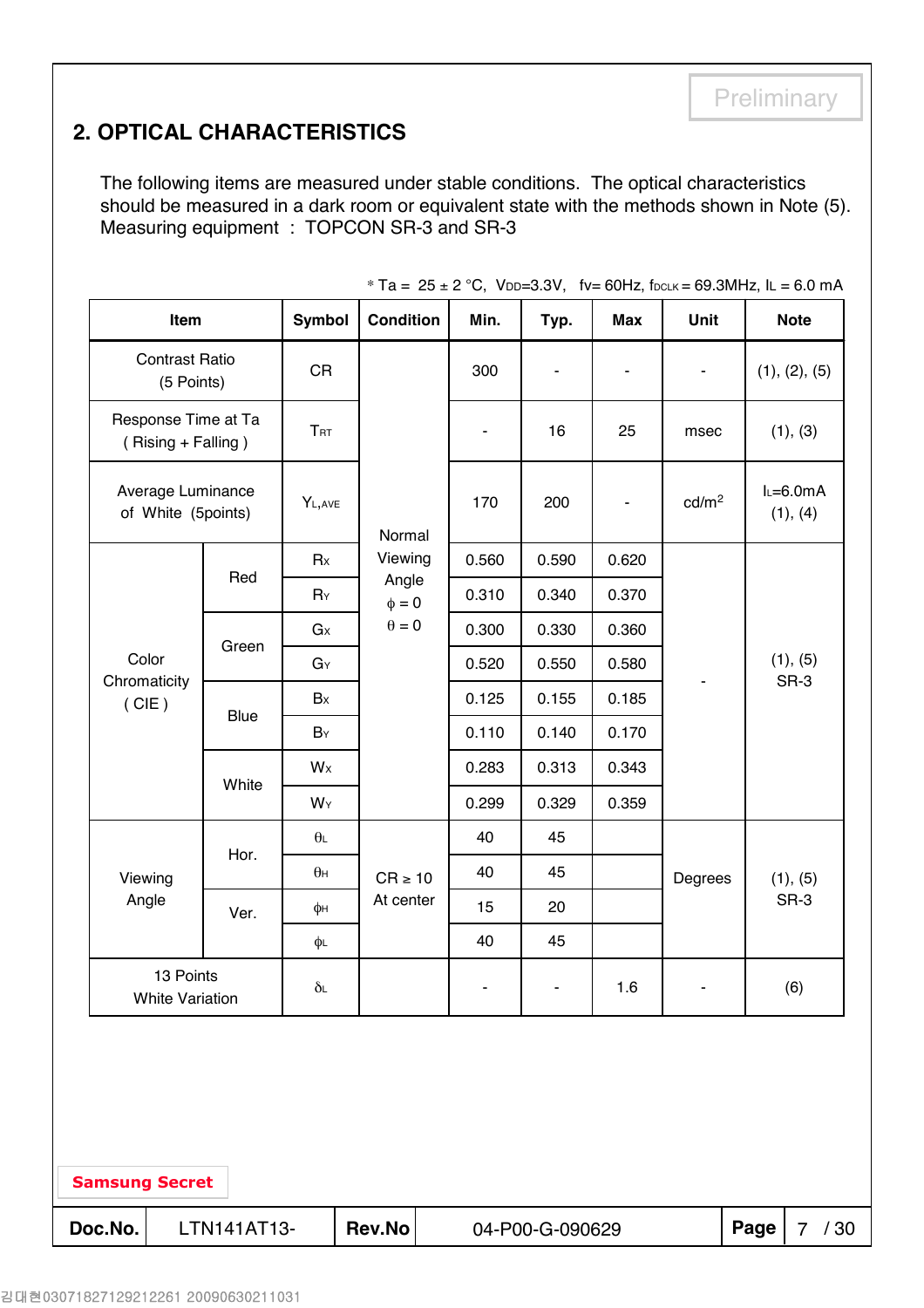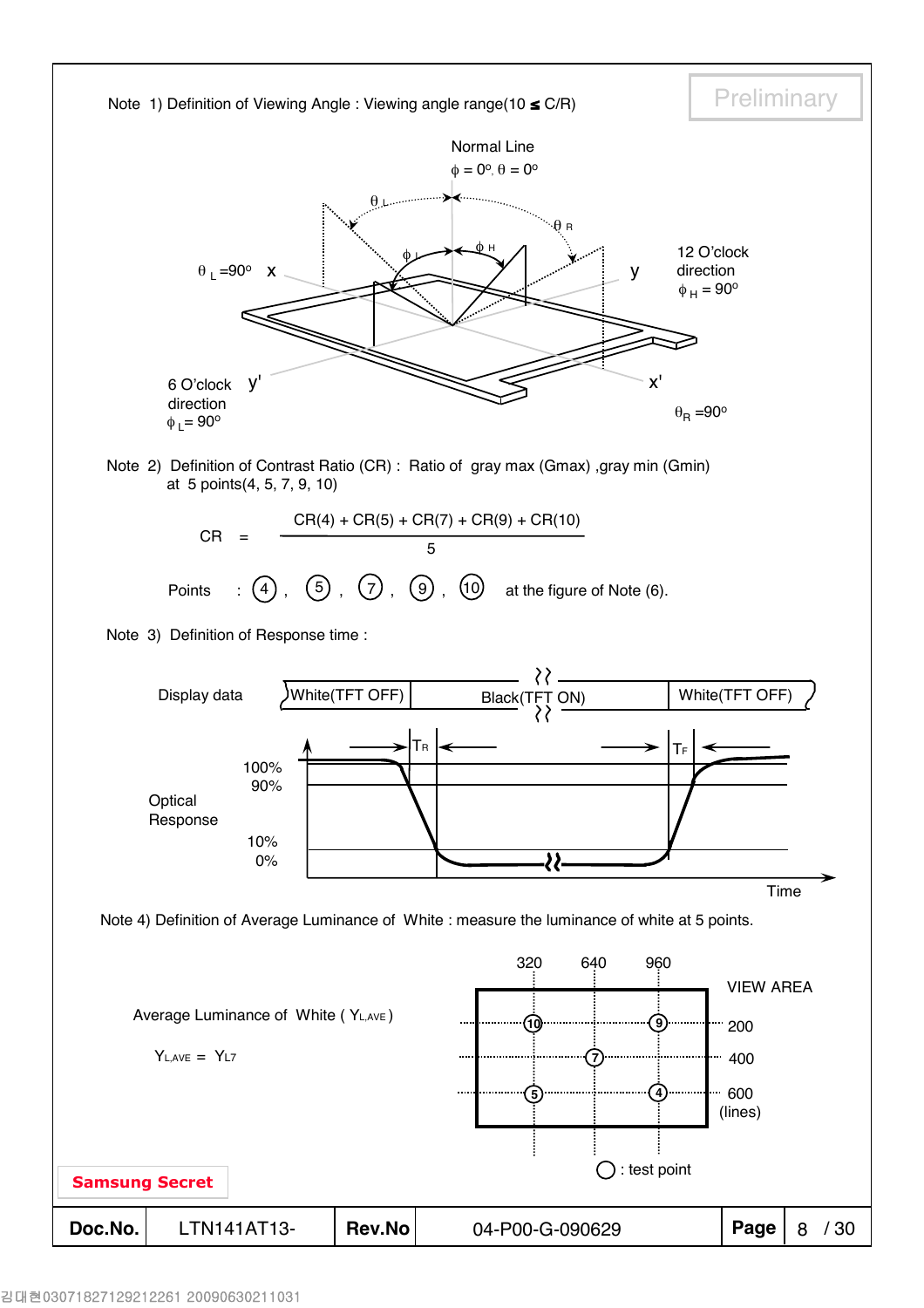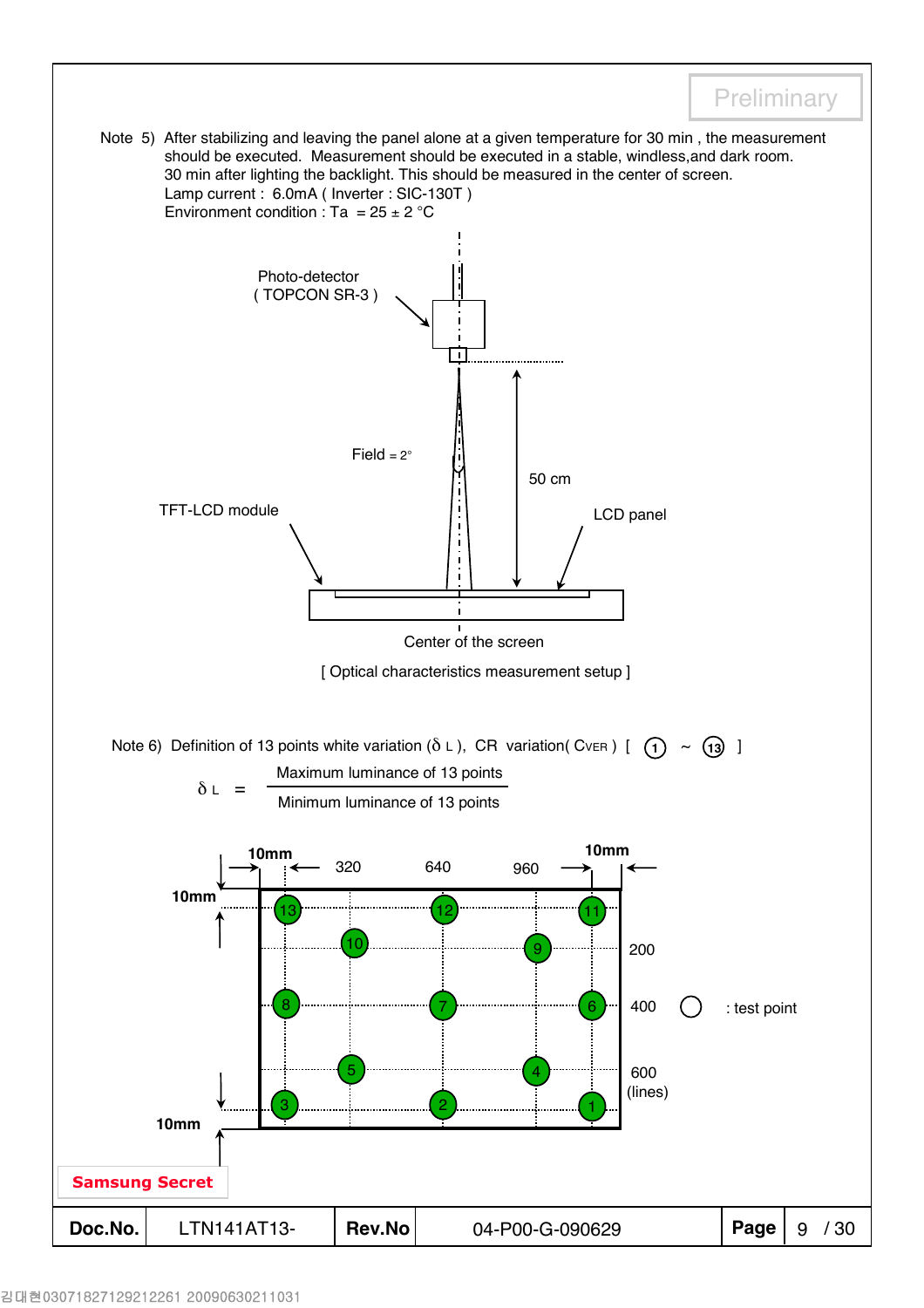# **3. ELECTRICAL CHARACTERISTICS** Preliminary

## 3.1 TFT LCD MODULE

|                                               |           |                        |        |       |                          |             | Ta= $25 \pm 2^{\circ}$ C |
|-----------------------------------------------|-----------|------------------------|--------|-------|--------------------------|-------------|--------------------------|
| Item                                          |           | <b>Symbol</b>          | Min.   | Typ.  | Max.                     | <b>Unit</b> | <b>Note</b>              |
| Voltage of Power Supply                       |           | V <sub>DD</sub>        | 3.0    | 3.3   | 3.6                      | V           |                          |
| Differential Input                            | High      | V <sub>IH</sub>        |        |       | $+100$                   | mV          | $V_{CM} = +1.2V$         |
| Voltage for LVDS<br><b>Receiver Threshold</b> | Low       | VIL                    | $-100$ |       | ۰                        | mV          |                          |
| <b>Vsync Frequency</b>                        |           | fv                     | ۰      | 60    | ۰                        | Hz          |                          |
| <b>Hsync Frequency</b>                        |           | fн                     |        | 48.96 | ٠                        | <b>KHz</b>  |                          |
| Main Frequency                                |           | f <sub>DCLK</sub>      | 68.3   | 69.3  | 70.3                     | <b>MHz</b>  |                          |
| <b>Rush Current</b>                           |           | <b>RUSH</b>            | ٠      | ۰     | 1.5                      | A           | (4)                      |
|                                               | White     |                        |        | 340   | $\overline{\phantom{a}}$ | mA          | $(2), (3)^*a$            |
| <b>Current of Power</b><br>Supply             | Mosaic    | <b>I</b> <sub>DD</sub> |        | 370   | ۰                        | mA          | $(2), (3)*b$             |
|                                               | V. stripe |                        |        | 430   | 500                      | mA          | $(2),(3)^*c$             |

Note (1) Display data pins and timing signal pins should be connected.(  $GND = OV$  )

(2)  $fv = 60Hz$ ,  $f_{DCLK} = 69.3MHz$ ,  $V_{DD} = 3.3V$ , DC Current.

(3) Power dissipation pattern

#### \*a) White Pattern **\*b**) Mosaic Pattern **\*b**)

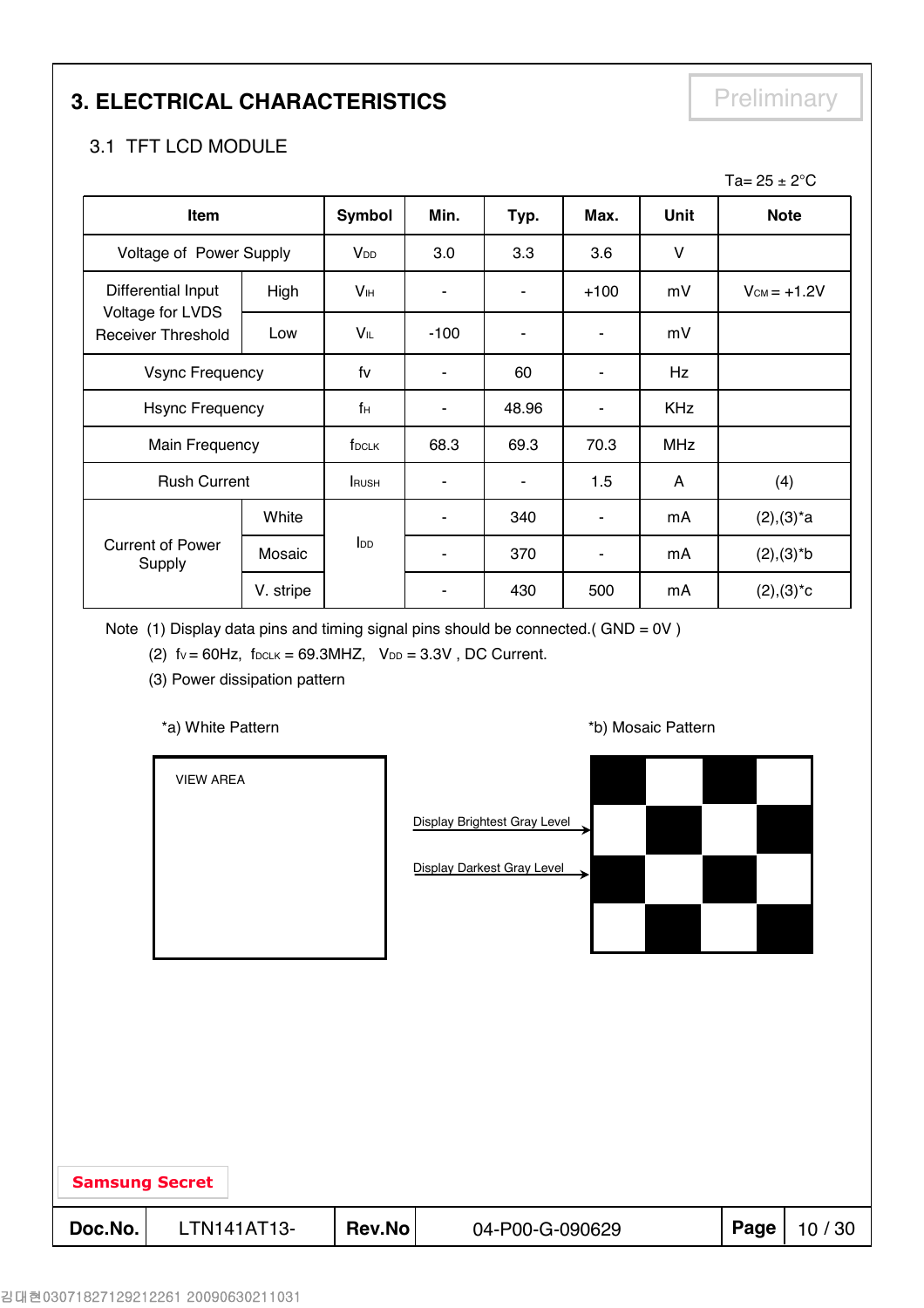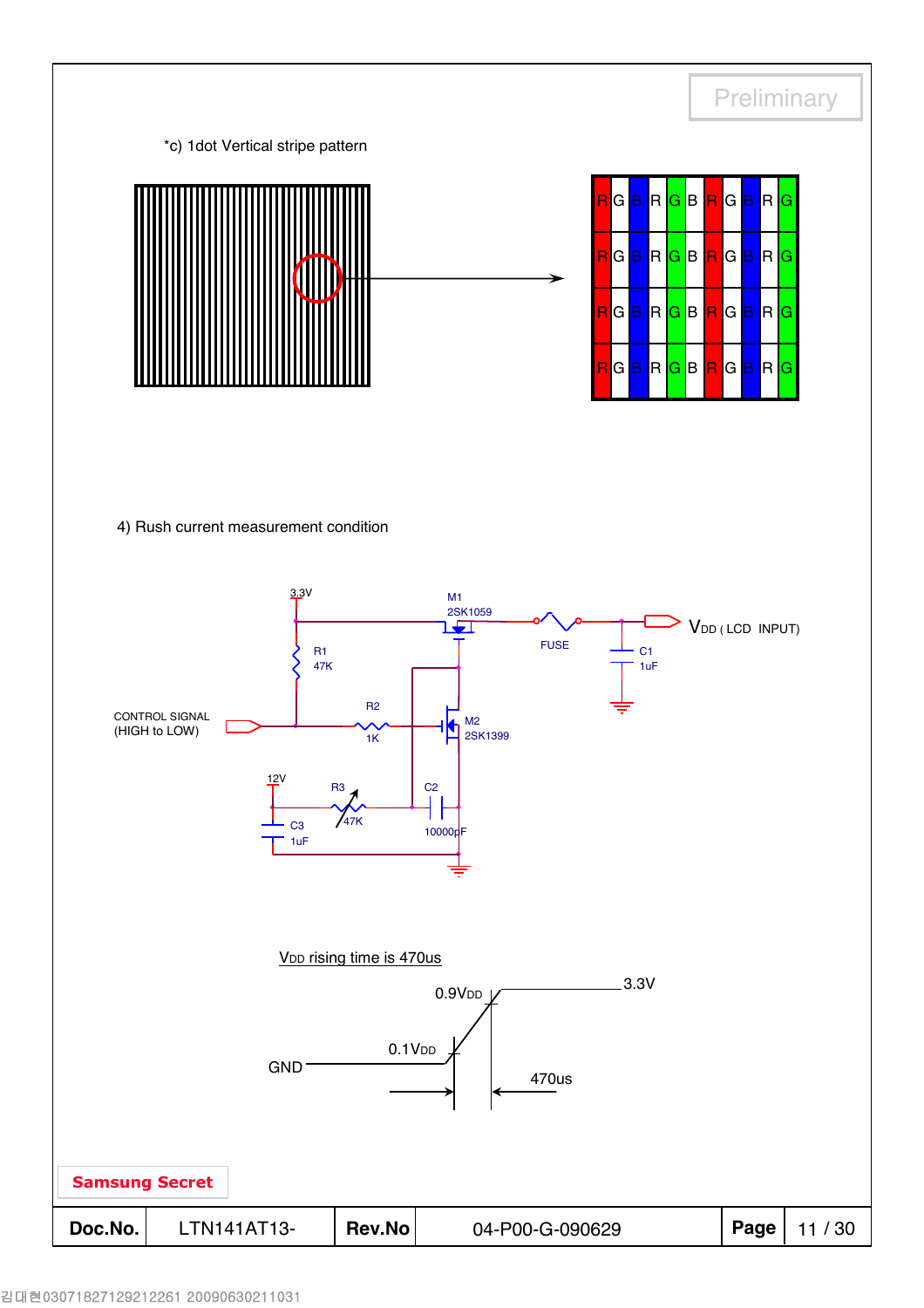## Preliminary 3.2 BACK-LIGHT UNIT

- INVERTER : SEM SIC 130T

 $Ta - 25 + 2 °C$ 

The backlight system is an edge-lighting type with a single CCFT ( Cold Cathode Fluorescent Tube ). The characteristics of a single lamp are shown in the following table.

| Item                       | Symbol         | Min.   | Typ. | Max.  | Unit        | <b>Note</b>         |
|----------------------------|----------------|--------|------|-------|-------------|---------------------|
| Lamp Current               | ΙL.            | 3.0    | 6.0  | 6.5   | mArms       | (1)                 |
| Lamp Voltage               | VL             |        | 670  |       | <b>Vrms</b> | $I_L = 6.0mA$       |
| Frequency                  | f              | 50     | 60   | 65    | <b>KHz</b>  | (2)                 |
| <b>Power Consumption</b>   | P <sub>L</sub> |        | 4.02 |       | W           | (3)<br>$L = 6.0mA$  |
| <b>Operating Life Time</b> | Hr             | 10,000 |      |       | Hour        | (4)                 |
|                            |                |        |      | 990   | <b>Vrms</b> | $25^{\circ}C$ , (5) |
| Startup Voltage            | $V_{\rm S}$    |        |      | 1,240 | <b>Vrms</b> | $0^{\circ}C, (5)$   |
| Lamp Start-up time         | T <sub>s</sub> |        |      | 0.5   | sec         |                     |

**Note) The waveform of the inverter output voltage must be area symmetric and the design of the inverter must have specifications for the modularized lamp.** 

The performance of the backlight, for example life time or brightness, is much influenced by the characteristics of the DC-AC inverter for the lamp. So all the parameters of an inverter should be carefully designed so as not to produce too much leakage current from high-voltage output of the inverter. When you design or order the inverter, please make sure that a poor lighting caused by the mismatch of the backlight and the inverter(miss lighting, flicker, etc.) never occur. When you confirm it, the module should be operated in the same condition as it is installed in your instrument.

Note (1) Lamp current is measured with a high frequency current meter as shown below.



- (2) Lamp frequency may produce interference with horizontal synchronous frequency and this may cause line flow on the display. Therefore lamp frequency should be detached from the horizontal synchronous frequency and its harmonics as far as possible in order to avoid interference.
- (3) Refer to  $I_L \times V_L$  to calculate.
- (4) Life time (Hr) of a lamp can be defined as the time in which it continues to operate under the condition Ta=  $25 \pm 2$  °C and  $I_L$  = 6.0 mArms until one of the following event occurs.
	- 1. When the brightness becomes 50% or lower than the original.
	- 2. When the Effective ignition length becomes 80% or lower than the original value. (Effective ignition length is defined as an area that has less than 70% brightness compared to the brightness in the center point.)
- (5) The inverter open voltage this voltage should be measured after ballast capacitor- have to be larger than the lamp startup voltage, otherwise backlight may has blinking for a moment after turns on or not be turned on.

If an inverter has shutdown function it should keep its open voltage for longer than 0.5 second even if lamp connector open.

| <b>Samsung Secret</b> |             |        |                 |      |       |
|-----------------------|-------------|--------|-----------------|------|-------|
| Doc.No.               | LTN141AT13- | Rev.No | 04-P00-G-090629 | Page | 12/30 |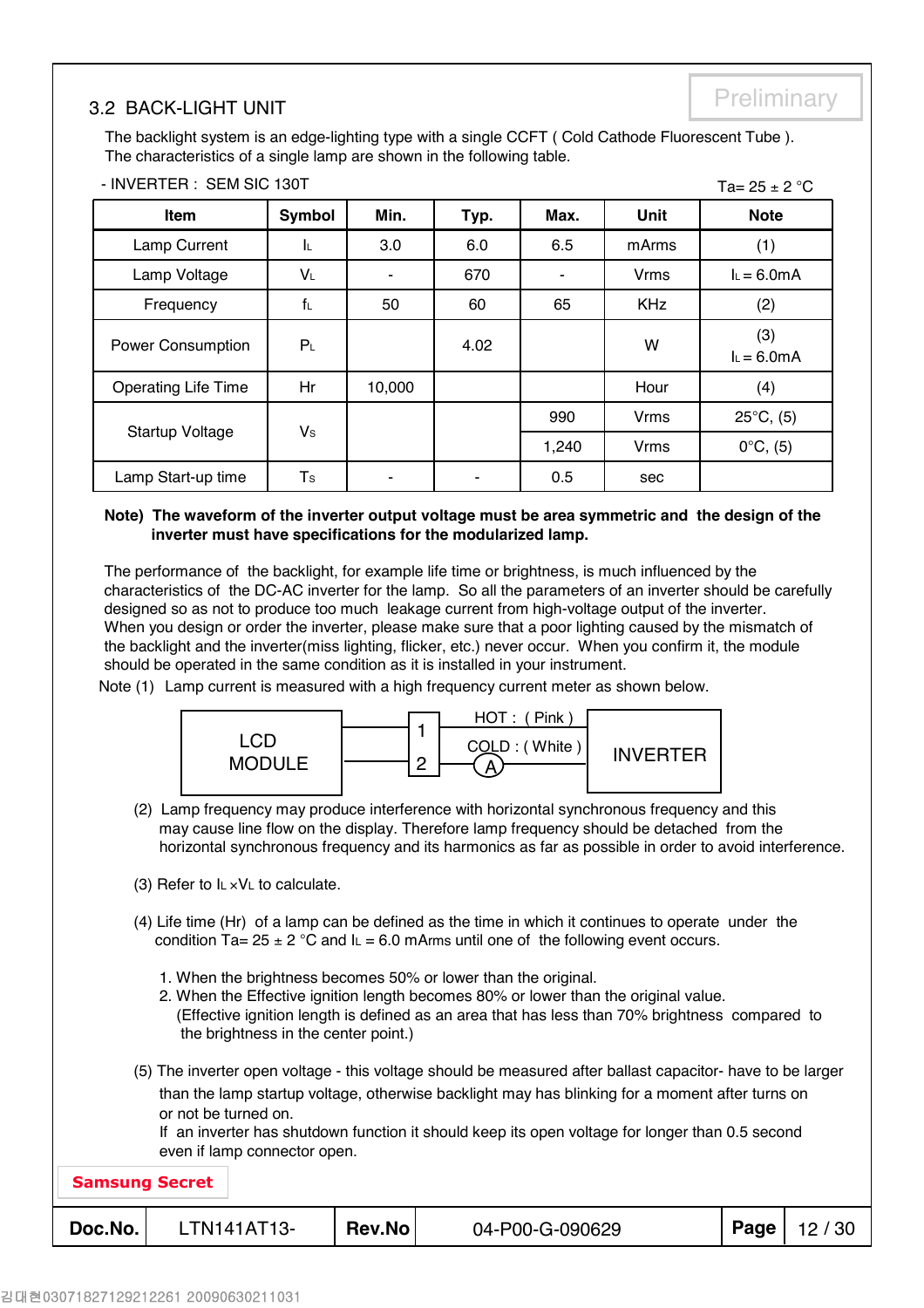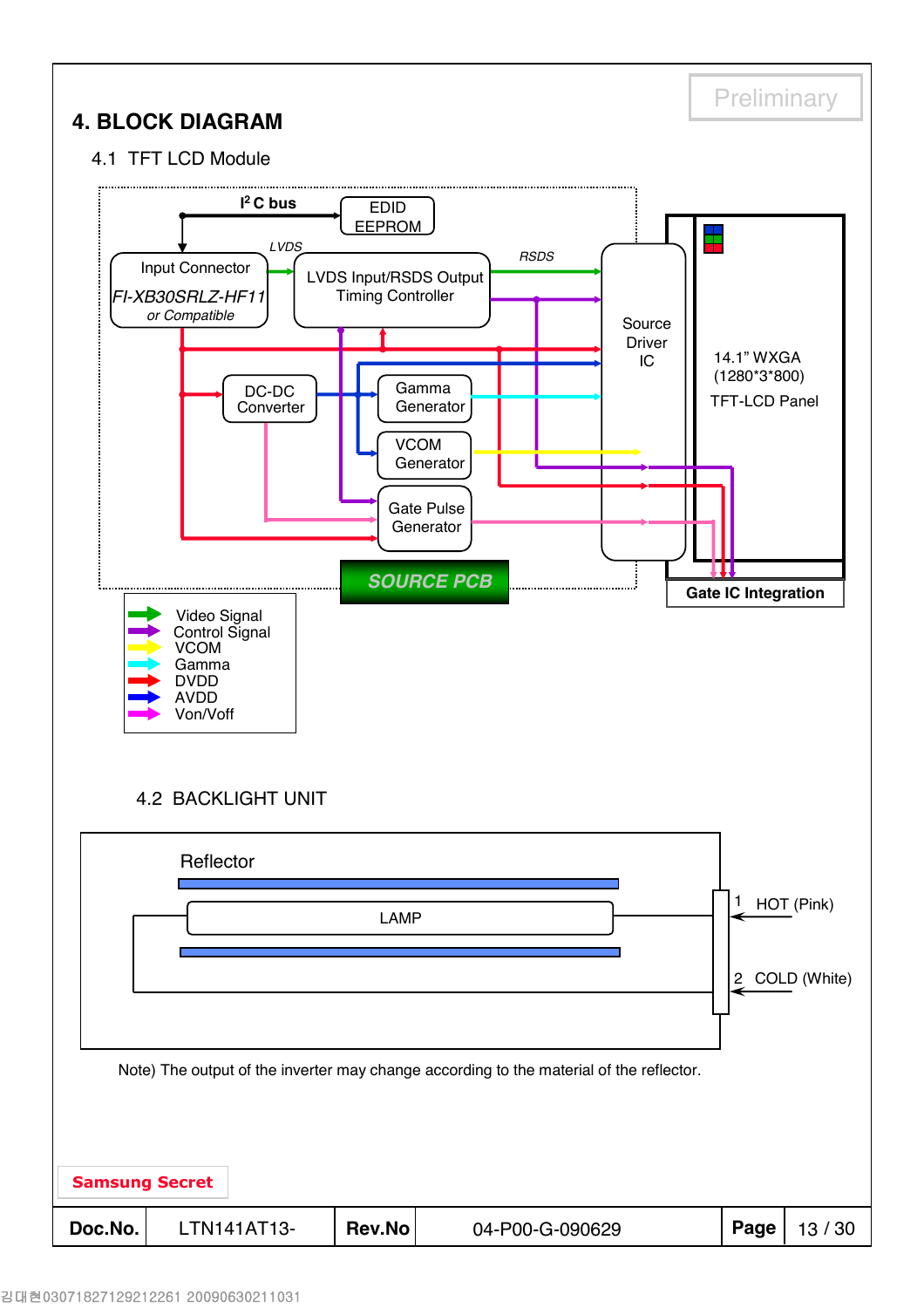## **5. INPUT TERMINAL PIN ASSIGNMENT**

5.1. Input Signal & Power (LVDS, Connector : JAE FI-XB30SRLZ-HF11 or compatible ) Mating Connector : JAE FI-X30M or compatible)

| No.            | <b>Symbol</b>         |                                      |        | <b>Function</b>                                | <b>Polarity</b> |      | <b>Remarks</b> |
|----------------|-----------------------|--------------------------------------|--------|------------------------------------------------|-----------------|------|----------------|
| 1              | <b>VSS</b>            | Ground                               |        |                                                |                 |      |                |
| $\overline{2}$ | <b>VDD</b>            | POWER SUPPLY +3.3V                   |        |                                                |                 |      |                |
| 3              | <b>VDD</b>            | POWER SUPPLY +3.3V                   |        |                                                |                 |      |                |
| 4              | <b>VEEDID</b>         | DDC 3.3V Power                       |        |                                                |                 |      |                |
| 5              | <b>NC</b>             | No connect                           |        |                                                |                 |      |                |
| 6              | <b>CLKEDID</b>        | <b>DDC Clock</b>                     |        |                                                |                 |      |                |
| $\overline{7}$ | <b>DATAEDID</b>       | DDC data                             |        |                                                |                 |      |                |
| 8              | RxINO-                |                                      |        | LVDS Differential Data INPUT (R0-R5,G0)        | Negative        |      |                |
| 9              | RxIN0+                |                                      |        | LVDS Differential Data INPUT (R0-R5,G0)        | Positive        |      |                |
| 10             | <b>GND</b>            | Ground                               |        |                                                |                 |      |                |
| 11             | RxIN1-                |                                      |        | LVDS Differential Data INPUT (G1-G5,B0-B1)     | Negative        |      |                |
| 12             | RxIN1+                |                                      |        | LVDS Differential Data INPUT (G1-G5,B0-B1)     | Positive        |      |                |
| 13             | <b>GND</b>            | Ground                               |        |                                                |                 |      |                |
| 14             | RxIN2-                |                                      |        | LVDS Differential Data INPUT (B2-B5, Sync, DE) | Negative        |      |                |
| 15             | RxIN2+                |                                      |        | LVDS Differential Data INPUT (B2-B5, Sync, DE) | Positive        |      |                |
| 16             | <b>Vss</b>            | Ground                               |        |                                                |                 |      |                |
| 17             | CIkIN-                | <b>LVDS Differential Clock INPUT</b> |        |                                                | Negative        |      |                |
| 18             | ClkIN+                | <b>LVDS Differential Clock INPUT</b> |        |                                                | Positive        |      |                |
| 19             | <b>Vss</b>            | Ground                               |        |                                                |                 |      |                |
| 20             | <b>NC</b>             | No connect                           |        |                                                |                 |      |                |
| 21             | <b>NC</b>             | No connect                           |        |                                                |                 |      |                |
| 22             | <b>NC</b>             | No connect                           |        |                                                |                 |      |                |
| 23             | <b>NC</b>             | No connect                           |        |                                                |                 |      |                |
| 24             | <b>NC</b>             | No connect                           |        |                                                |                 |      |                |
| 25             | <b>NC</b>             | No connect                           |        |                                                |                 |      |                |
| 26             | <b>NC</b>             | No connect                           |        |                                                |                 |      |                |
| 27             | <b>NC</b>             | No connect                           |        |                                                |                 |      |                |
| 28             | <b>NC</b>             | No connect                           |        |                                                |                 |      |                |
| 29             | <b>NC</b>             | No connect                           |        |                                                |                 |      |                |
| 30             | <b>NC</b>             | No connect                           |        |                                                |                 |      |                |
|                | <b>Samsung Secret</b> |                                      |        |                                                |                 |      |                |
| Doc.No.        | LTN141AT13-           |                                      | Rev.No | 04-P00-G-090629                                |                 | Page | 14 / 30        |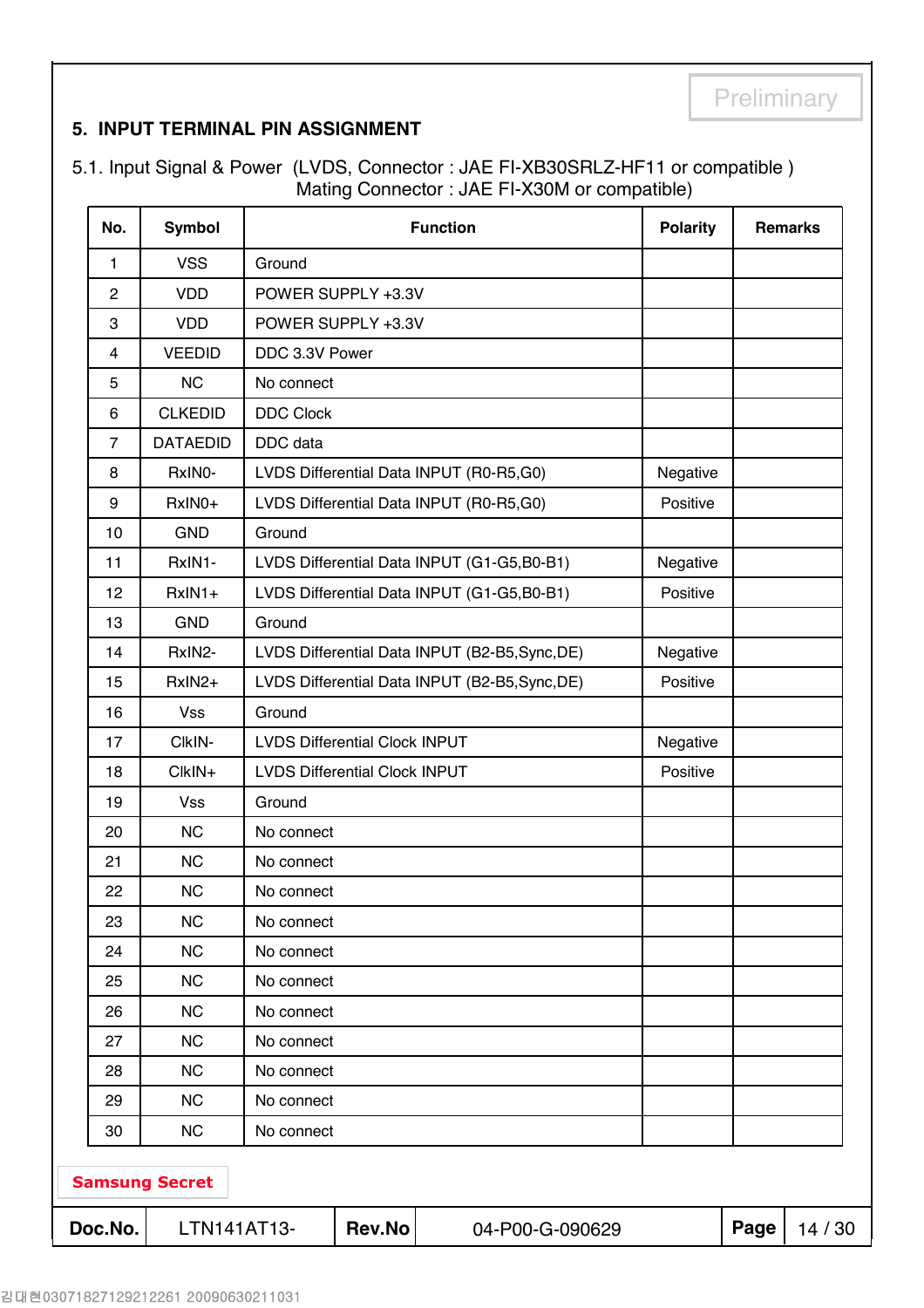| Pin No.                 | Name              | <b>RGB Signal</b> | Pin No. | Name            | <b>RGB Signal</b> |
|-------------------------|-------------------|-------------------|---------|-----------------|-------------------|
| 44                      | TxIN <sub>0</sub> | RO <sub>0</sub>   | 12      | TxIN11          | GO <sub>5</sub>   |
| 45                      | TxIN1             | RO <sub>1</sub>   | 13      | TxIN12          | BO <sub>0</sub>   |
| 47                      | TxIN <sub>2</sub> | RO <sub>2</sub>   | 15      | TxIN13          | BO <sub>1</sub>   |
| 48                      | TxIN3             | RO <sub>3</sub>   | 16      | TxIN14          | BO <sub>2</sub>   |
| 1                       | TxIN4             | RO <sub>4</sub>   | 18      | TxIN15          | BO <sub>3</sub>   |
| 3                       | TxIN <sub>5</sub> | RO <sub>5</sub>   | 19      | TxIN16          | BO <sub>4</sub>   |
| $\overline{\mathbf{4}}$ | TxIN6             | GO <sub>0</sub>   | 20      | TxIN17          | BO <sub>5</sub>   |
| $\,6\,$                 | TxIN7             | GO <sub>1</sub>   | 22      | TxIN18          | Hsync             |
| $\overline{7}$          | TxIN8             | GO <sub>2</sub>   | 23      | TxIN19          | Vsync             |
| 9                       | TxIN9             | GO <sub>3</sub>   | 25      | TxIN20          | DE                |
| 10                      | TxIN10            | GO <sub>4</sub>   | 26      | <b>TxCLK IN</b> | <b>Clock</b>      |

### 5.2 LVDS Interface : Transmitter DS90CF363 or Compatible

## **LVDS Interface**

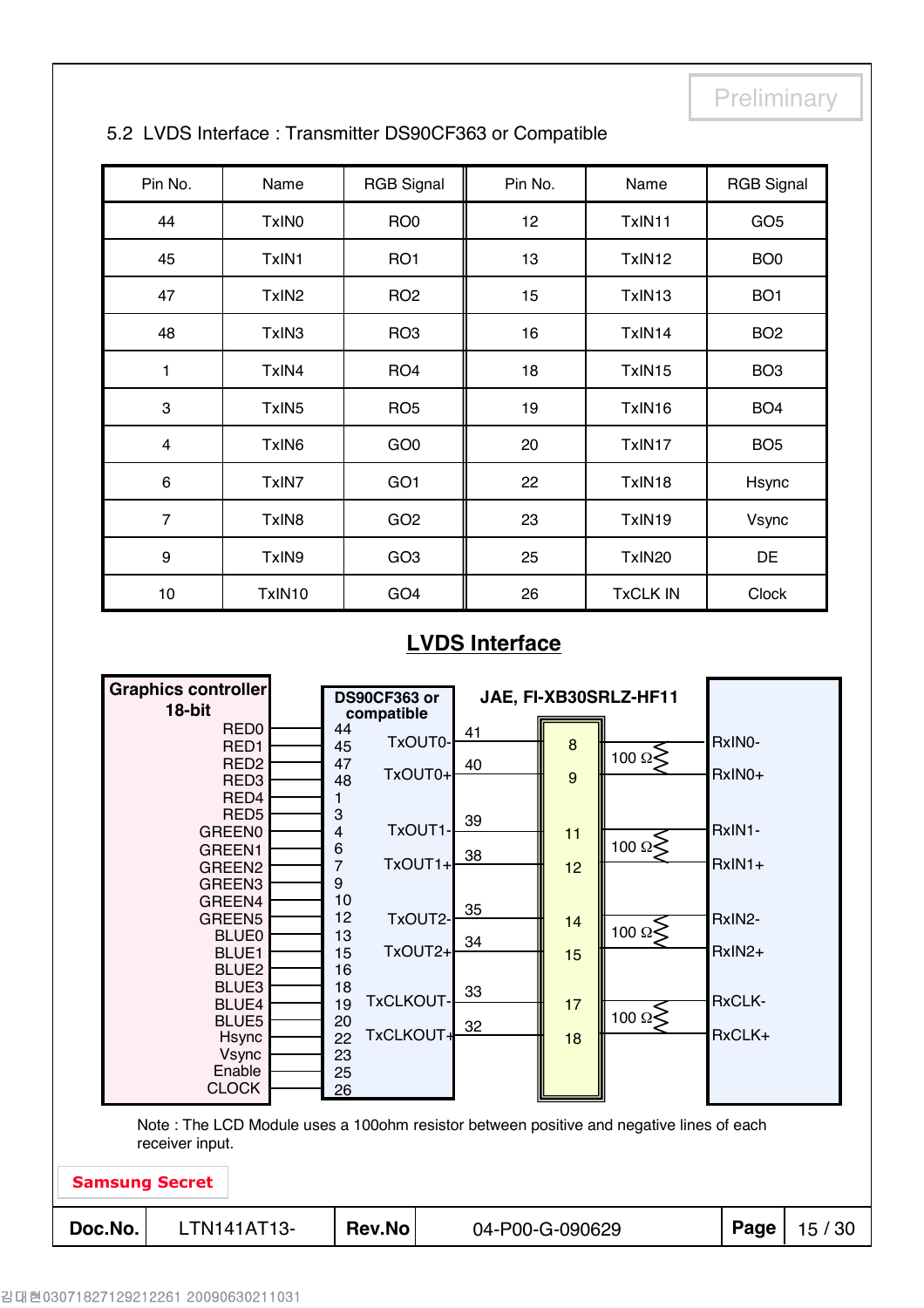# **5.3 BACK LIGHT UNIT**

#### Connector : JST BHSR - 02VS -1 Mating Connector : SM02B-BHSS-1(JST)

|                 |                       | Pin NO.        |                                                                                  | Symbol         |                | Color           |                | Function            |         |
|-----------------|-----------------------|----------------|----------------------------------------------------------------------------------|----------------|----------------|-----------------|----------------|---------------------|---------|
|                 |                       | 1              |                                                                                  | <b>HOT</b>     |                | Pink            |                | <b>High Voltage</b> |         |
|                 |                       | $\mathbf 2$    |                                                                                  | COLD           |                | White           |                | Low Voltage         |         |
|                 | <b>TxCLK OUT</b>      |                | 5.4 Timing Diagrams of LVDS For Transmission<br>LVDS Receiver : Integrated T-CON |                | T              |                 |                |                     |         |
| <b>RxCLK IN</b> |                       |                |                                                                                  |                |                |                 |                |                     |         |
|                 | Rx IN2                | T/7<br>RxOUT20 | RxOUT19                                                                          | RxOUT18        | RxOUT17        | RxOUT16         | RxOUT15        | RxOUT14             |         |
|                 |                       | DE             | <b>Vsync</b>                                                                     | Hsync          | B <sub>5</sub> | B <sub>4</sub>  | B3             | $\mathbf{B2}$       |         |
|                 | Rx IN1                | RxOUT13        | RxOUT12                                                                          | RxOUT11        | RxOUT10        | RxOUT9          | RxOUT8         | RxOUT7              |         |
|                 |                       | B1             | $\bf{B0}$                                                                        | G <sub>5</sub> | G <sub>4</sub> | G3              | G <sub>2</sub> | G1                  |         |
|                 | RxIN0                 | RxOUT6         | RxOUT5                                                                           | RxOUT4         | RxOUT3         | RxOUT2          | RxOUT1         | <b>RxOUT0</b>       |         |
|                 |                       | ${\bf G0}$     | R5                                                                               | R4             | R3             | R2              | $\mathbf{R}1$  | $\mathbf{R}0$       |         |
|                 |                       |                |                                                                                  |                |                |                 |                |                     |         |
|                 | <b>Samsung Secret</b> |                |                                                                                  |                |                |                 |                |                     |         |
| Doc.No.         |                       | LTN141AT13-    |                                                                                  | Rev.No         |                | 04-P00-G-090629 |                | Page                | 16 / 30 |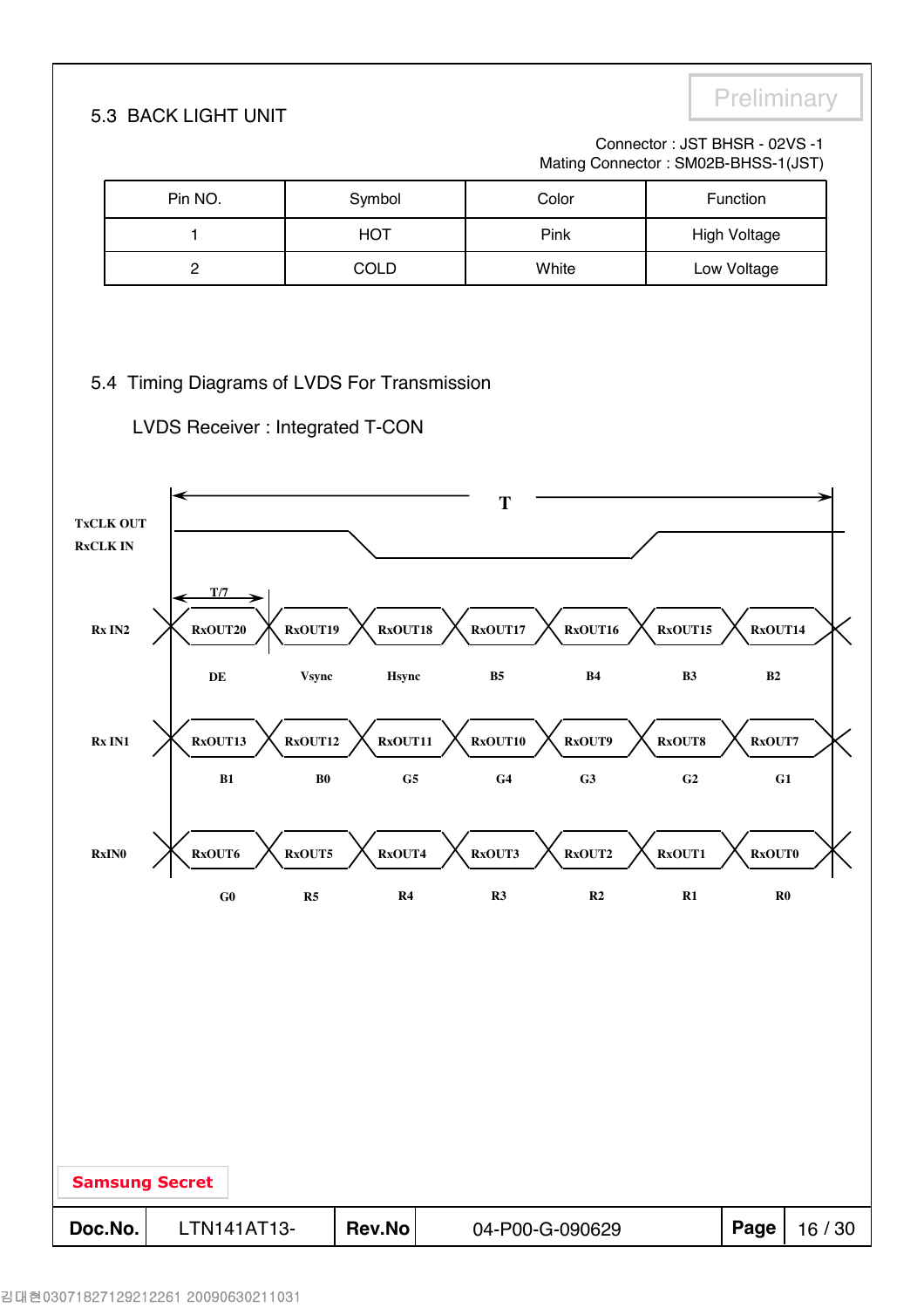|                   |                                                                                            |                |    |                |                |                |                |                |                | Data Signal    |                |                |                |                 |                |                |                |                |                | Gray                     |
|-------------------|--------------------------------------------------------------------------------------------|----------------|----|----------------|----------------|----------------|----------------|----------------|----------------|----------------|----------------|----------------|----------------|-----------------|----------------|----------------|----------------|----------------|----------------|--------------------------|
| Color             | Display                                                                                    |                |    |                | Red            |                |                |                |                |                | Green          |                |                |                 |                |                | <b>Blue</b>    |                |                | Scale                    |
|                   |                                                                                            | R <sub>0</sub> | R1 | R <sub>2</sub> | R <sub>3</sub> | R <sub>4</sub> | R <sub>5</sub> | G <sub>0</sub> | G <sub>1</sub> | G <sub>2</sub> | G <sub>3</sub> | G <sub>4</sub> | G <sub>5</sub> | B <sub>0</sub>  | <b>B1</b>      | B <sub>2</sub> | B <sub>3</sub> | 45             | <b>B5</b>      | Level                    |
|                   | <b>Black</b>                                                                               | $\mathbf 0$    | 0  | $\pmb{0}$      | 0              | $\pmb{0}$      | $\mathbf 0$    | $\mathbf 0$    | $\pmb{0}$      | $\mathbf 0$    | $\pmb{0}$      | 0              | 0              | $\pmb{0}$       | $\pmb{0}$      | $\mathbf 0$    | 0              | $\mathbf 0$    | 0              | ÷,                       |
|                   | <b>Blue</b>                                                                                | $\mathbf 0$    | 0  | $\mathbf 0$    | 0              | 0              | $\mathbf 0$    | 0              | $\mathbf 0$    | $\mathbf 0$    | $\mathbf 0$    | 0              | $\pmb{0}$      | 1               | 1              | 1              | 1              | $\mathbf{1}$   | $\mathbf{1}$   | $\overline{\phantom{a}}$ |
|                   | Green                                                                                      | $\mathbf 0$    | 0  | $\mathbf 0$    | $\mathbf 0$    | $\mathbf 0$    | $\mathbf 0$    | 1              | $\mathbf{1}$   | 1              | $\mathbf{1}$   | $\mathbf{1}$   | $\mathbf{1}$   | $\mathbf 0$     | $\mathbf 0$    | $\mathbf 0$    | $\mathbf 0$    | $\mathbf 0$    | $\overline{0}$ | $\blacksquare$           |
| <b>Basic</b>      | Cyan                                                                                       | $\mathbf 0$    | 0  | $\mathbf 0$    | $\mathbf 0$    | 0              | $\mathbf 0$    | 1              | $\mathbf{1}$   | 1              | $\mathbf{1}$   | $\mathbf{1}$   | 1              | $\mathbf{1}$    | 1              | 1              | 1              | $\mathbf{1}$   | $\mathbf{1}$   | $\overline{\phantom{a}}$ |
| Colors            | Red                                                                                        | $\mathbf{1}$   | 1  | $\mathbf{1}$   | 1              | 1              | $\mathbf{1}$   | $\mathbf 0$    | $\mathbf 0$    | $\mathbf 0$    | 0              | 0              | 0              | $\mathbf 0$     | $\mathbf 0$    | $\mathbf 0$    | $\mathbf 0$    | $\mathbf 0$    | $\mathbf 0$    | ä,                       |
|                   | Magenta                                                                                    | $\mathbf{1}$   | 1  | $\mathbf{1}$   | 1              | 1              | 1              | $\mathbf 0$    | $\mathbf 0$    | $\mathbf 0$    | 0              | 0              | 0              | $\mathbf{1}$    | 1              | 1              | 1              | 1              | 1              | $\overline{\phantom{a}}$ |
|                   | Yellow                                                                                     | 1              | 1  | 1              | 1              | 1              | 1              | 1              | 1              | 1              | 1              | 1              | 1              | $\mathbf 0$     | $\pmb{0}$      | $\mathbf 0$    | $\mathbf 0$    | $\mathbf 0$    | $\mathbf 0$    | $\blacksquare$           |
|                   | White                                                                                      | 1              | 1  | 1              | 1              | 1              | 1              | 1              | $\mathbf{1}$   | 1              | $\mathbf{1}$   | 1              | 1              | 1               | 1              | 1              | 1              | 1              | $\mathbf{1}$   | $\overline{\phantom{a}}$ |
|                   | <b>Black</b>                                                                               | $\mathbf 0$    | 0  | 0              | 0              | $\pmb{0}$      | $\mathbf 0$    | 0              | 0              | 0              | 0              | 0              | 0              | 0               | $\pmb{0}$      | $\mathbf 0$    | 0              | $\mathbf 0$    | $\mathbf 0$    | R <sub>0</sub>           |
|                   | Dark                                                                                       | 1              | 0  | 0              | 0              | 0              | $\mathbf 0$    | 0              | 0              | 0              | $\mathbf 0$    | 0              | 0              | $\mathbf 0$     | 0              | $\mathbf 0$    | 0              | $\mathbf 0$    | $\mathbf 0$    | R1                       |
| Gray              | ↑                                                                                          | 0              | 1  | $\overline{0}$ | 0              | 0              | $\mathbf 0$    | 0              | 0              | 0              | $\mathbf 0$    | 0              | 0              | 0               | 0              | $\mathbf 0$    | 0              | $\mathbf 0$    | $\mathbf 0$    | R <sub>2</sub>           |
| Scale             |                                                                                            | $\ddot{\cdot}$ | Ì. | ÷,             |                |                | ċ              |                | ċ              | Ì.             | t              |                |                |                 |                |                |                | $\ddot{\cdot}$ |                | R3~R60                   |
| Of                | ÷                                                                                          | $\ddot{\cdot}$ | Ì. | ÷              | t              | $\ddot{\cdot}$ | t              | t              | $\ddot{\cdot}$ | ÷.             | t              | ÷              | t              | t               |                | t              | t              | $\ddot{\cdot}$ | $\ddot{\cdot}$ |                          |
| Red               |                                                                                            | 1              | 0  | 1              | 1              | 1              | 1              | 0              | $\mathbf 0$    | $\mathbf 0$    | 0              | 0              | 0              | $\mathbf 0$     | $\mathbf 0$    | $\mathbf 0$    | 0              | $\mathbf 0$    | $\mathbf 0$    | R61                      |
|                   | Light                                                                                      | $\mathbf 0$    | 1  | $\mathbf{1}$   | 1              | 1              | 1              | $\mathbf 0$    | $\mathbf 0$    | $\mathbf 0$    | $\mathbf 0$    | 0              | 0              | $\mathbf 0$     | $\mathbf 0$    | $\mathbf 0$    | 0              | $\mathbf 0$    | $\overline{0}$ | R62                      |
|                   | Red                                                                                        | 1              | 1  | 1              | 1              | 1              | 1              | 0              | $\mathbf 0$    | $\mathbf 0$    | 0              | 0              | 0              | $\mathbf 0$     | $\pmb{0}$      | $\mathbf 0$    | 0              | $\mathbf 0$    | $\mathbf 0$    | R63                      |
|                   | <b>Black</b>                                                                               | $\mathbf 0$    | 0  | $\mathbf 0$    | 0              | $\pmb{0}$      | $\mathbf 0$    | 0              | $\mathbf 0$    | $\mathbf 0$    | $\mathbf 0$    | 0              | 0              | $\mathsf 0$     | $\pmb{0}$      | $\mathbf 0$    | $\mathbf 0$    | $\mathbf 0$    | $\mathbf 0$    | G <sub>0</sub>           |
|                   | Dark                                                                                       | $\mathbf 0$    | 0  | $\mathbf 0$    | $\pmb{0}$      | $\pmb{0}$      | $\mathbf 0$    | 1              | $\mathbf 0$    | $\mathbf 0$    | $\mathbf 0$    | 0              | $\pmb{0}$      | $\mathbf 0$     | $\pmb{0}$      | $\mathbf 0$    | 0              | $\mathbf 0$    | $\mathbf 0$    | G <sub>1</sub>           |
| Gray              | ↑                                                                                          | $\mathbf 0$    | 0  | $\mathbf 0$    | $\mathbf 0$    | 0              | $\mathbf 0$    | 0              | $\mathbf{1}$   | 0              | $\mathbf 0$    | 0              | 0              | $\mathbf 0$     | $\mathbf 0$    | $\mathbf 0$    | $\mathbf 0$    | $\mathbf 0$    | $\overline{0}$ | G <sub>2</sub>           |
| Scale             | $\ddot{\cdot}$                                                                             | ÷              | Ì. | t              | Ì.             | $\ddot{\cdot}$ | ċ              | t              | t              | Ì.             | t              | ÷              | İ              | t               | Ì.             | İ              | İ              | $\ddot{\cdot}$ | $\ddot{\cdot}$ | G3~G60                   |
| Of                | $\ddot{\cdot}$                                                                             | t              | ÷. | ÷,             | Ì.             | Ì.             | $\ddot{\cdot}$ | Ì.             | ÷,             | ÷.             | ÷              | t              | Ì.             | ÷               | $\ddot{\cdot}$ | Ì.             | Ì.             | $\ddot{\cdot}$ | ÷              |                          |
| Green             | ↓                                                                                          | $\mathbf 0$    | 0  | 0              | 0              | $\mathsf 0$    | $\mathbf 0$    | 1              | $\pmb{0}$      | 1              | 1              | 1              | 1              | $\pmb{0}$       | $\pmb{0}$      | $\pmb{0}$      | 0              | $\mathbf 0$    | 0              | G61                      |
|                   | Light                                                                                      | $\mathbf 0$    | 0  | 0              | $\pmb{0}$      | $\pmb{0}$      | $\mathbf 0$    | 0              | 1              | $\mathbf{1}$   | 1              | 1              | 1              | $\mathbf 0$     | $\pmb{0}$      | $\mathbf 0$    | $\mathbf 0$    | $\mathbf 0$    | 0              | G62                      |
|                   | Green                                                                                      | $\mathbf 0$    | 0  | 0              | 0              | 0              | $\mathbf 0$    | 1              | $\mathbf{1}$   | 1              | $\mathbf{1}$   | $\mathbf{1}$   | 1              | $\mathbf 0$     | $\mathbf 0$    | $\mathbf 0$    | 0              | $\mathbf 0$    | $\mathbf 0$    | G63                      |
|                   | <b>Black</b>                                                                               | $\mathbf 0$    | 0  | 0              | 0              | $\pmb{0}$      | $\mathbf 0$    | 0              | $\pmb{0}$      | $\mathbf 0$    | 0              | 0              | 0              | $\mathbf 0$     | $\pmb{0}$      | $\mathbf 0$    | 0              | $\mathbf 0$    | 0              | B <sub>0</sub>           |
|                   | Dark                                                                                       | $\pmb{0}$      | 0  | 0              | 0              | 0              | $\pmb{0}$      | 0              | $\pmb{0}$      | $\mathbf 0$    | 0              | 0              | 0              | $\mathbf{1}$    | $\pmb{0}$      | $\pmb{0}$      | 0              | $\pmb{0}$      | $\mathbf 0$    | <b>B1</b>                |
| Gray              | ↑                                                                                          | $\mathbf 0$    | 0  | $\overline{0}$ | 0              | 0              | $\mathbf 0$    | 0              | 0              | $\mathbf 0$    | $\mathbf 0$    | 0              | 0              | $\mathbf 0$     | 1              | $\mathbf 0$    | 0              | $\mathbf 0$    | $\mathbf 0$    | <b>B2</b>                |
| Scale             |                                                                                            | $\ddot{\cdot}$ |    | ÷,             |                |                |                |                |                |                | t              |                |                |                 |                |                |                |                |                | B3~B60                   |
| Of<br><b>Blue</b> |                                                                                            | $\ddot{\cdot}$ | Ì. | ÷              |                | t              |                |                | $\ddot{\cdot}$ | ÷.             | t              | t              |                |                 |                | Ì.             | t              | $\ddot{\cdot}$ |                |                          |
|                   |                                                                                            | $\mathbf 0$    | 0  | 0              | $\mathbf 0$    | 0              | $\mathbf 0$    | 0              | $\mathbf 0$    | $\mathbf 0$    | 0              | 0              | 0              | $\mathbf{1}$    | 0              | $\mathbf{1}$   | 1              | 1              | 1              | <b>B61</b>               |
|                   | Light                                                                                      | $\mathbf 0$    | 0  | 0              | $\mathbf 0$    | $\mathbf 0$    | $\mathbf 0$    | $\mathbf 0$    | $\mathbf 0$    | $\mathbf 0$    | 0              | 0              | 0              | $\mathbf 0$     | 1              | 1              | 1              | $\mathbf{1}$   | $\mathbf{1}$   | <b>B62</b>               |
|                   | Blue                                                                                       | $\mathbf 0$    | 0  | 0              | 0              | 0              | $\mathbf 0$    | 0              | $\pmb{0}$      | 0              | $\pmb{0}$      | 0              | 0              | $\mathbf{1}$    | 1              | 1              | 1              | $\mathbf{1}$   | $\mathbf{1}$   | <b>B63</b>               |
|                   | Note 1) Definition of gray :<br>Rn: Red gray, Gn: Green gray, Bn: Blue gray (n=gray level) |                |    |                |                |                |                |                |                |                |                |                |                |                 |                |                |                |                |                |                          |
|                   | Note 2) Input signal: 0 = Low level voltage, 1 = High level voltage                        |                |    |                |                |                |                |                |                |                |                |                |                |                 |                |                |                |                |                |                          |
|                   | <b>Samsung Secret</b>                                                                      |                |    |                |                |                |                |                |                |                |                |                |                |                 |                |                |                |                |                |                          |
| Doc.No.           | LTN141AT13-                                                                                |                |    |                |                |                | <b>Rev.No</b>  |                |                |                |                |                |                | 04-P00-G-090629 |                |                |                |                | Page           | 17/30                    |
|                   |                                                                                            |                |    |                |                |                |                |                |                |                |                |                |                |                 |                |                |                |                |                |                          |

## 5.5 Input Signals, Basic Display Colors and Gray Scale of Each Color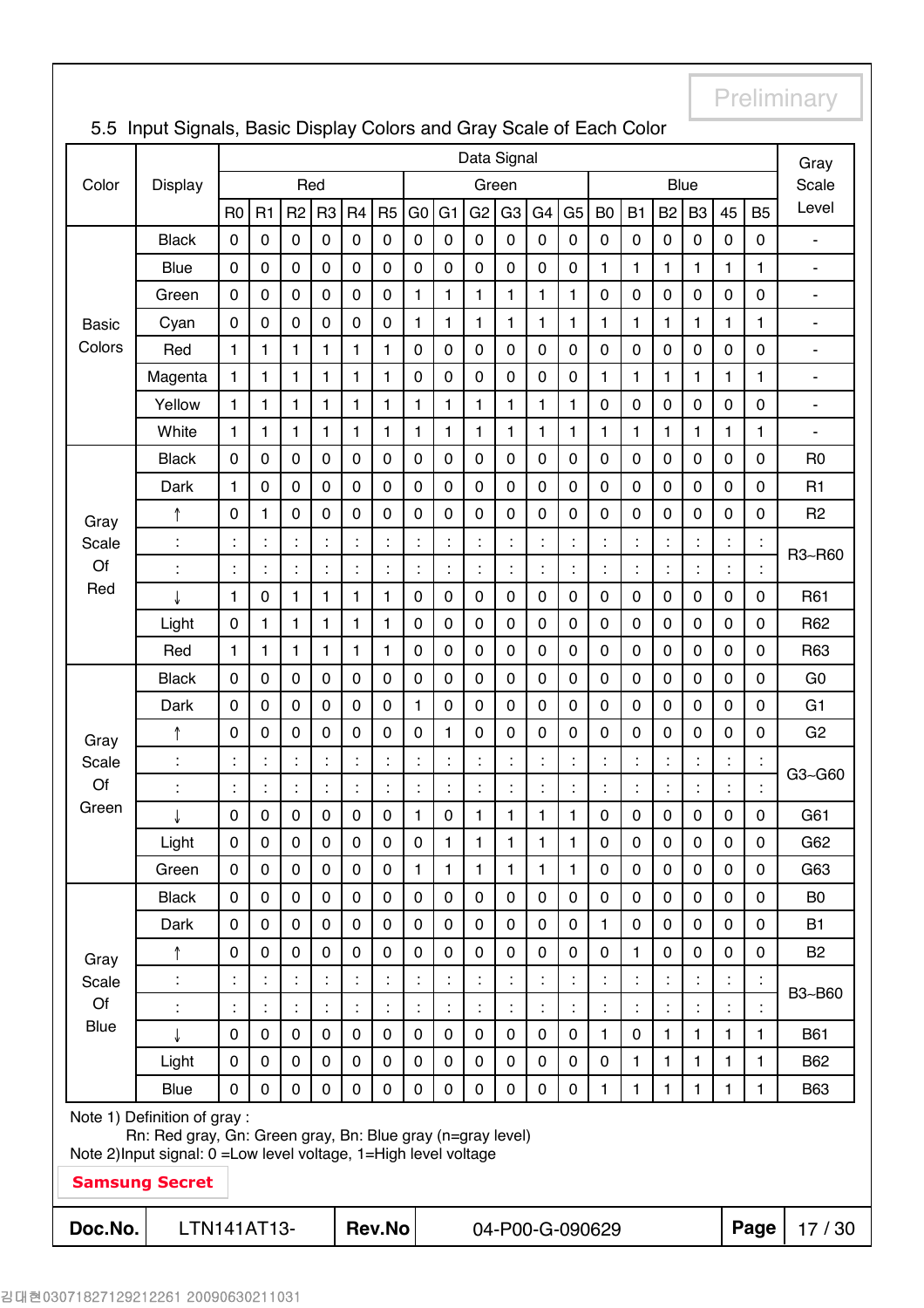|                       |                                                                         |        |                      | Preliminary |            |
|-----------------------|-------------------------------------------------------------------------|--------|----------------------|-------------|------------|
|                       | 5.6 Pixel Format in the display<br>1                                    |        |                      |             | 1280       |
| Line 1                | $\mathsf{R}[\mathsf{G}[\mathsf{B}]\, \mathsf{R}[\mathsf{G}]\mathsf{B}]$ |        |                      | R  G  B     | <b>RIG</b> |
|                       |                                                                         |        |                      |             |            |
|                       |                                                                         |        |                      |             |            |
|                       |                                                                         |        | LTN141AT13-H01 Panel |             |            |
|                       |                                                                         |        |                      |             |            |
|                       |                                                                         |        |                      |             |            |
|                       |                                                                         |        |                      |             |            |
| Line $800$            | R  G  B   R  G  B                                                       |        |                      | R  G  B     | IR.        |
|                       |                                                                         |        |                      |             |            |
|                       |                                                                         |        |                      |             |            |
|                       |                                                                         |        |                      |             |            |
|                       |                                                                         |        |                      |             |            |
|                       |                                                                         |        |                      |             |            |
|                       |                                                                         |        |                      |             |            |
|                       |                                                                         |        |                      |             |            |
|                       |                                                                         |        |                      |             |            |
|                       |                                                                         |        |                      |             |            |
|                       |                                                                         |        |                      |             |            |
|                       |                                                                         |        |                      |             |            |
| <b>Samsung Secret</b> |                                                                         |        |                      |             |            |
| Doc.No.               | LTN141AT13-                                                             | Rev.No | 04-P00-G-090629      | Page        | 18 / 30    |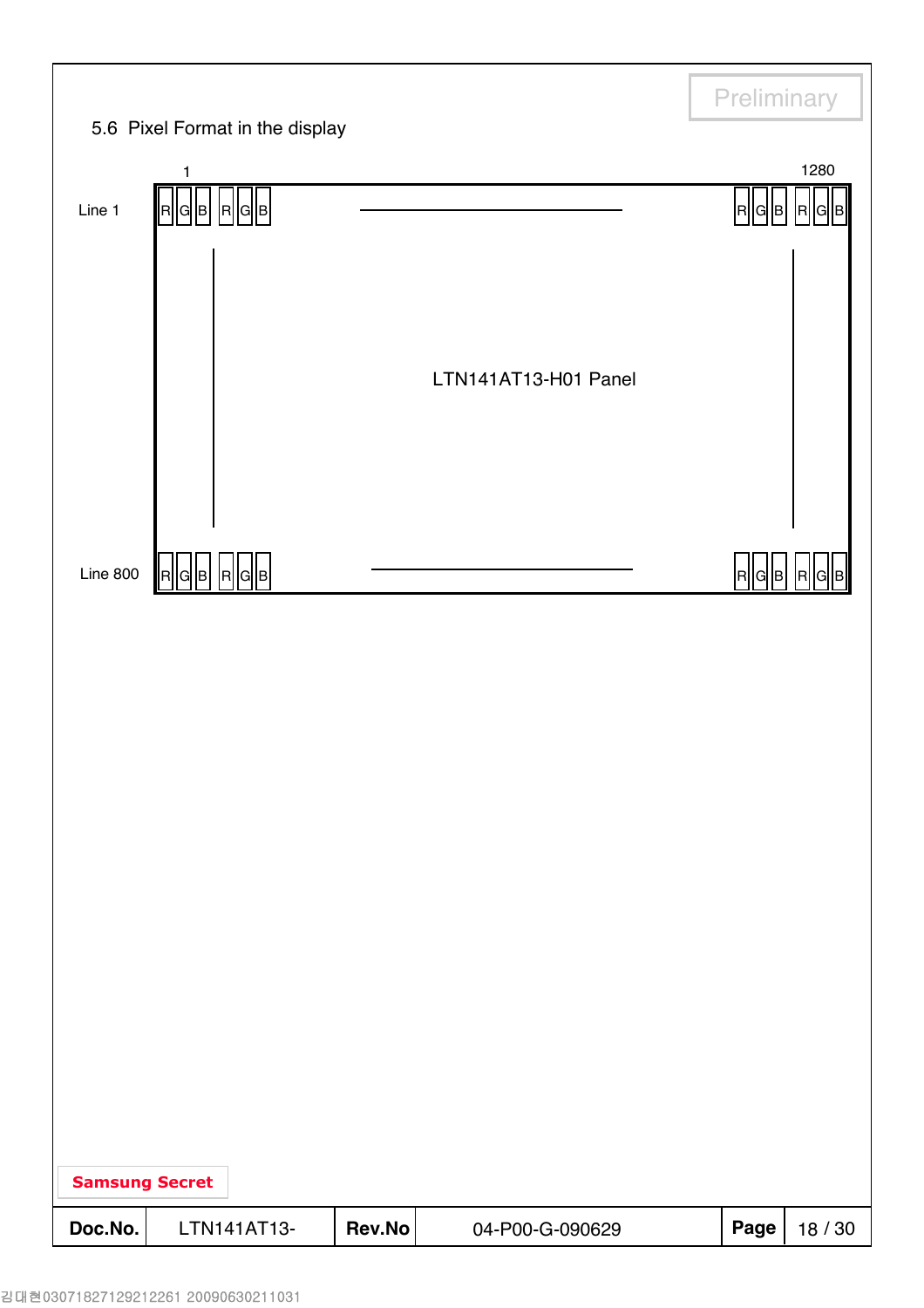# **6. INTERFACE TIMING**

### 6.1 Timing Parameters

| Signal                                          | Item              | Symbol     | Min.           | Typ. | Max.           | Unit          | Note |
|-------------------------------------------------|-------------------|------------|----------------|------|----------------|---------------|------|
| Frame Frequency                                 | Cycle             | TV         | 806            | 816  | 833            | Lines         |      |
| <b>Vertical Active</b><br>Display Term          | Display<br>Period | <b>TVD</b> | ٠              | 800  | ٠              | Lines         |      |
| One Line<br><b>Scanning Time</b>                | Cycle             | TH         | 1320           | 1416 | 1500           | <b>Clocks</b> |      |
| <b>Horizontal Active</b><br><b>Display Term</b> | Display<br>Period | <b>THD</b> | $\blacksquare$ | 1280 | $\blacksquare$ | <b>Clocks</b> |      |

## 6.2 Timing diagrams of interface signal

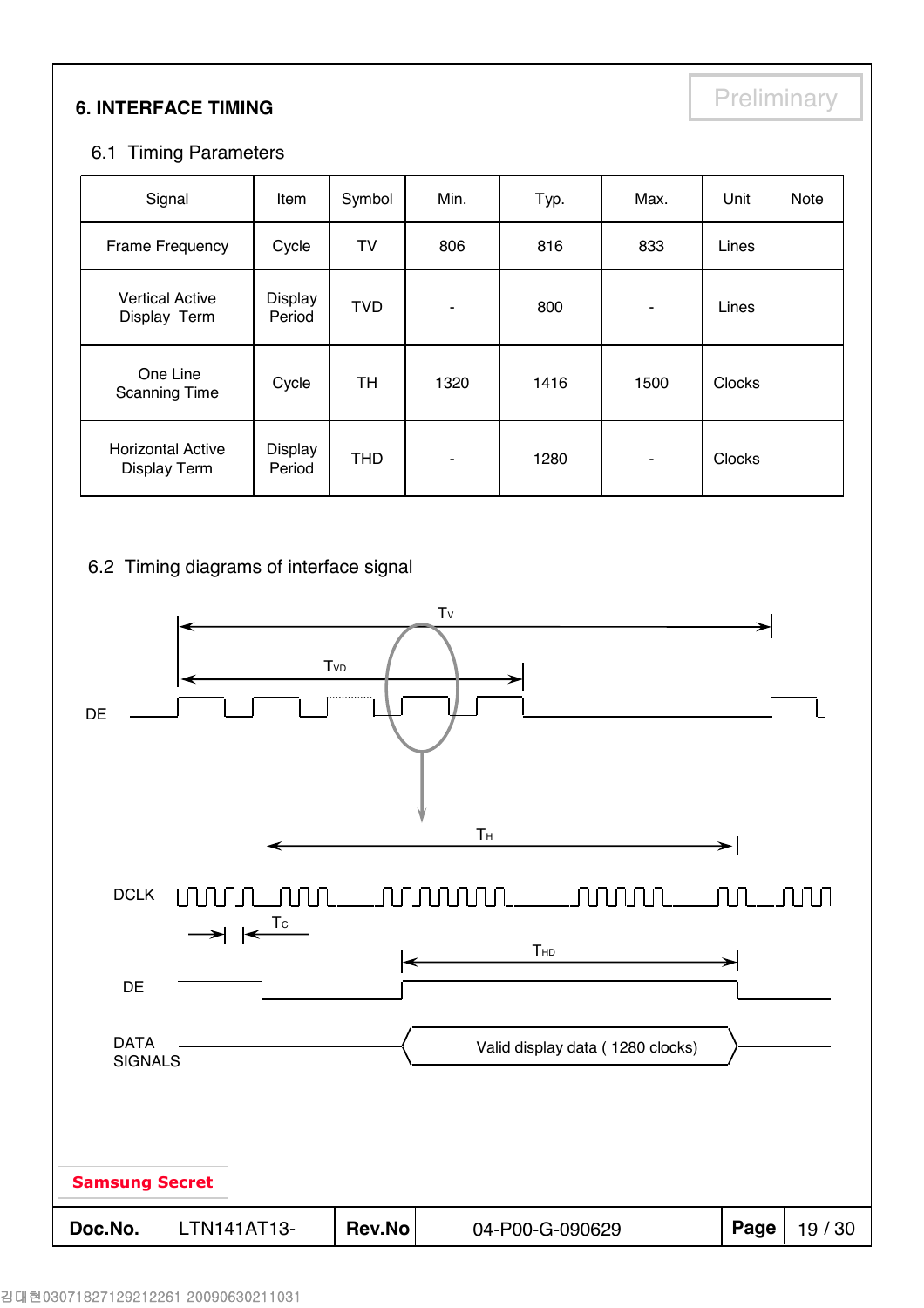6.3 Power ON/OFF Sequence **Preliminary** Preliminary

: To prevent a latch-up or DC operation of the LCD module, the power on/off sequence should be as the diagram below.

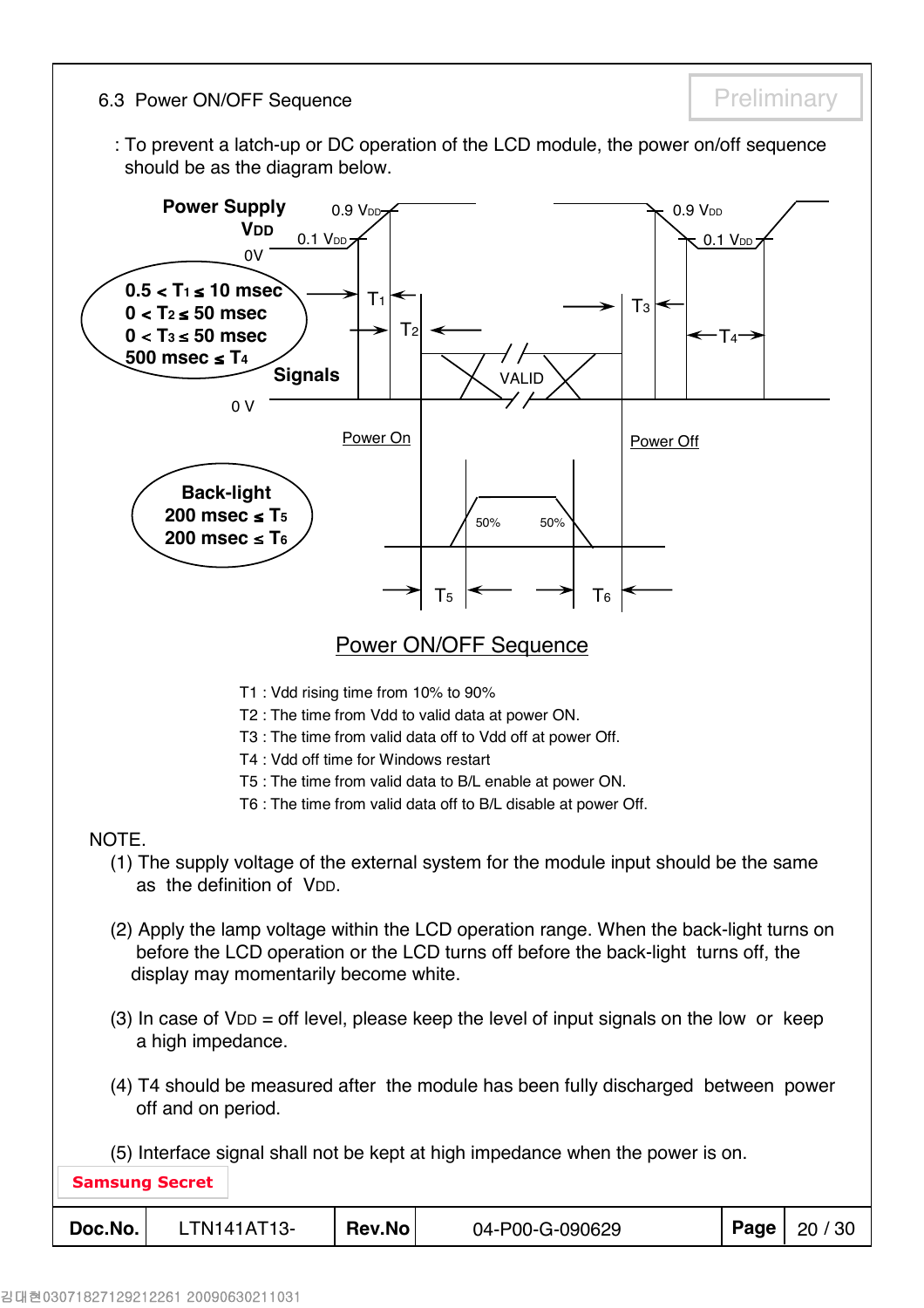# **7. Mechanical Outline Dimension**<br> **Preliminary**

Refer to the next page

| <b>Samsung Secret</b> |             |        |                 |      |       |
|-----------------------|-------------|--------|-----------------|------|-------|
| Doc.No.               | LTN141AT13- | Rev.No | 04-P00-G-090629 | Page | 21/30 |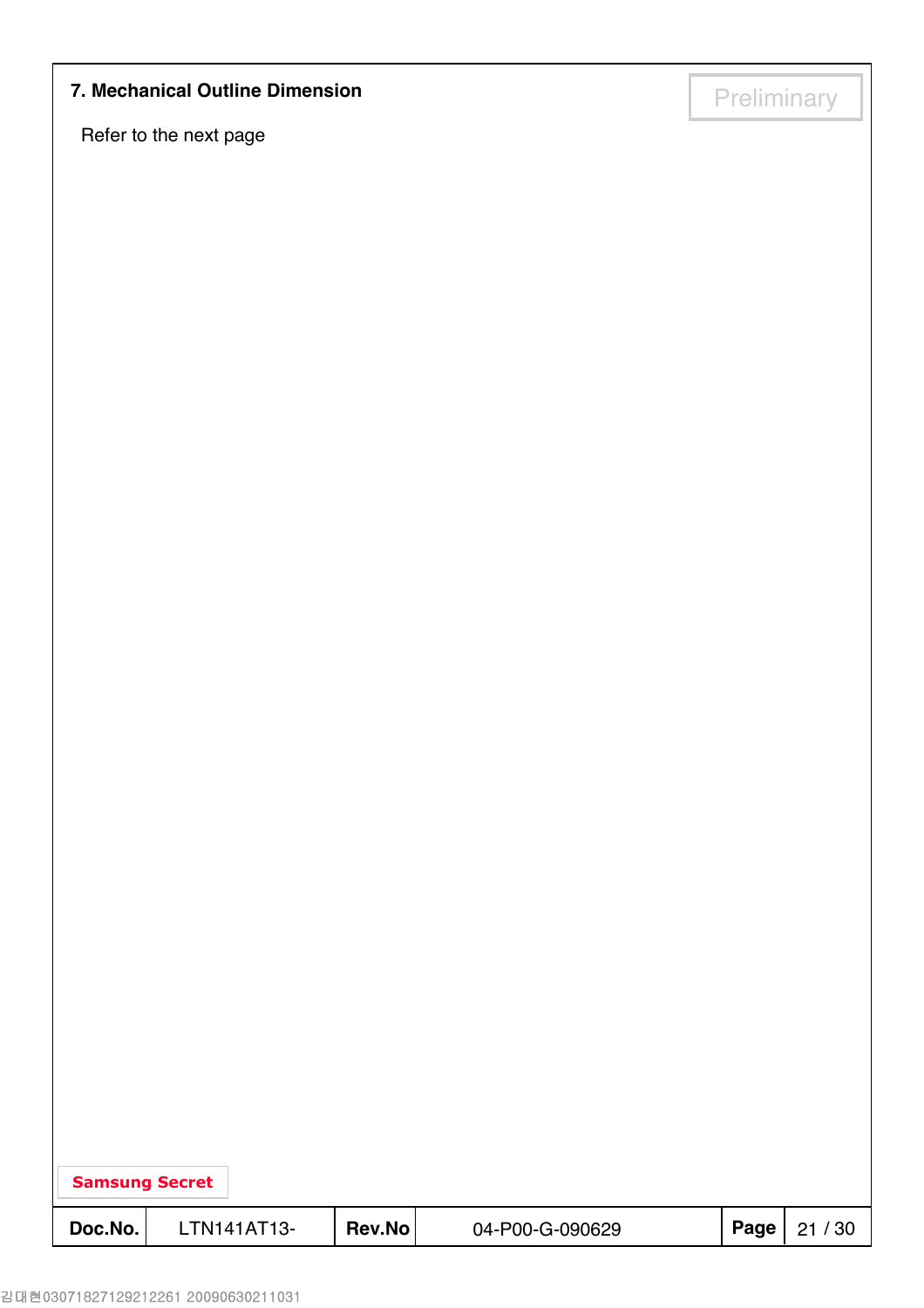

|                | м              |         |               |                 |                    |                 |                               |        |
|----------------|----------------|---------|---------------|-----------------|--------------------|-----------------|-------------------------------|--------|
| N <sub>O</sub> | PART NAME      | CODE NO | SPECIFICATION | $Q^{\prime}$ TY | WE I GHT<br>FINISH | <b>MATERIAL</b> | UNFOLDED DIM.<br>OF, MATERIAL | REMARK |
|                | LTN141AT13-001 |         |               | 1EA             |                    |                 |                               |        |

|                 | REV   | DATE          |          |                     | DESCRIPTION OF REVISION |                 |             | REASON                         | CHG'D BY |     |
|-----------------|-------|---------------|----------|---------------------|-------------------------|-----------------|-------------|--------------------------------|----------|-----|
| <b>EVEL</b>     | UNIT  | mm            | DRA'N BY | DES'D BY            | CHK'D BY                | APP'D BY        |             | LTN141AT13-001                 |          |     |
| ±0.2            | SCALE | 71            |          |                     | C. Y. BANG              | D.C.YANG        | MODEL NAME  |                                |          |     |
| ±0/3            |       | TOLERANCE     |          |                     |                         |                 | PART/SHEET  |                                |          |     |
|                 |       | <i>LEVEL2</i> |          |                     | 08.03.26                | 08.03.26        | <b>NAME</b> | <i>Outline-Dimension</i> SHEET |          |     |
| #0.5            |       |               |          |                     |                         | SPEC. NO        |             |                                |          |     |
| ${'}_{\pm 0.8}$ |       |               |          | SAMSUNG FLECTRONICS |                         | $DIS******-000$ | CODE NO.    |                                | ' VER    | 000 |
|                 |       |               |          |                     |                         |                 |             |                                |          |     |
|                 |       |               |          |                     |                         |                 |             | 002011206526474                |          |     |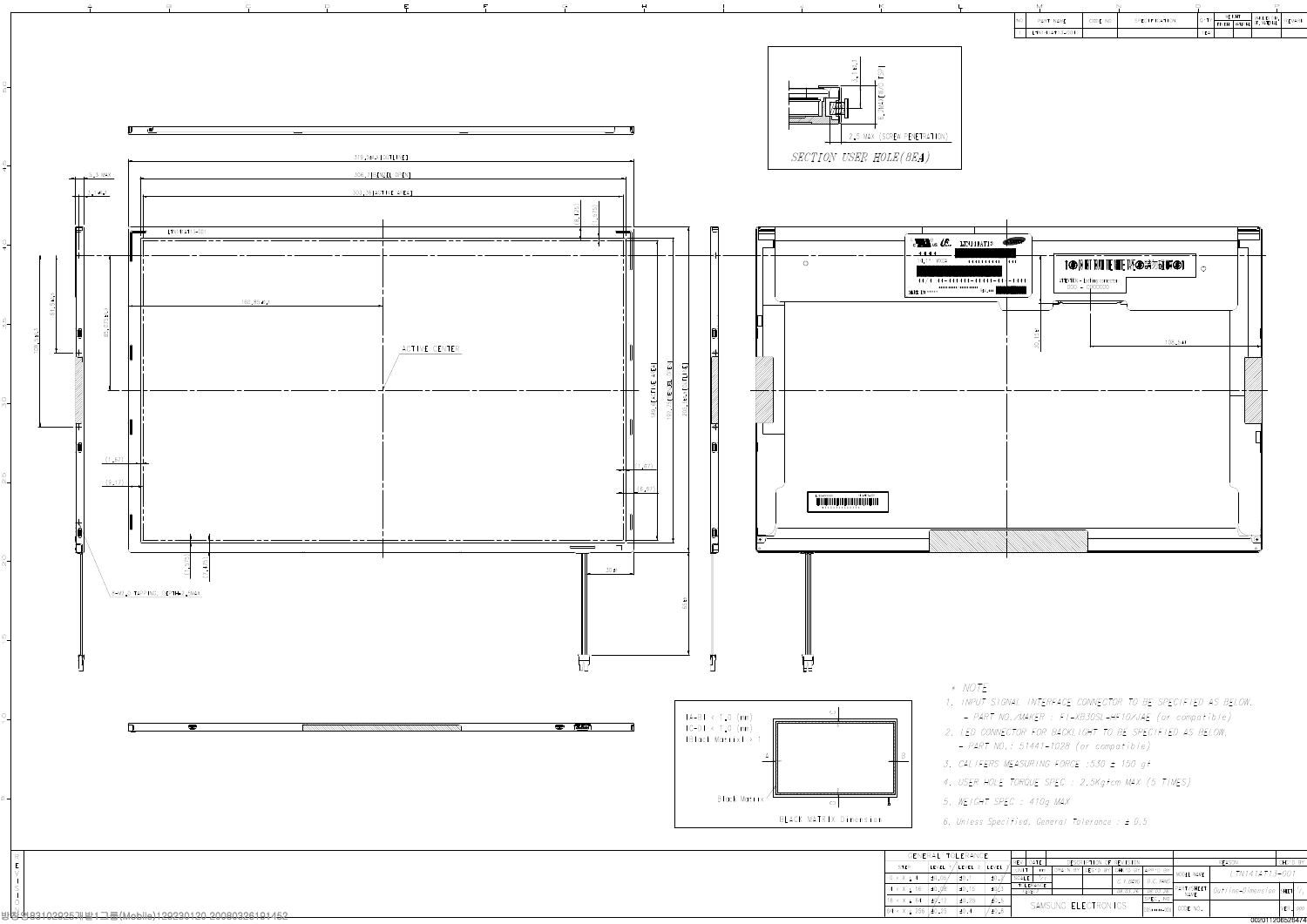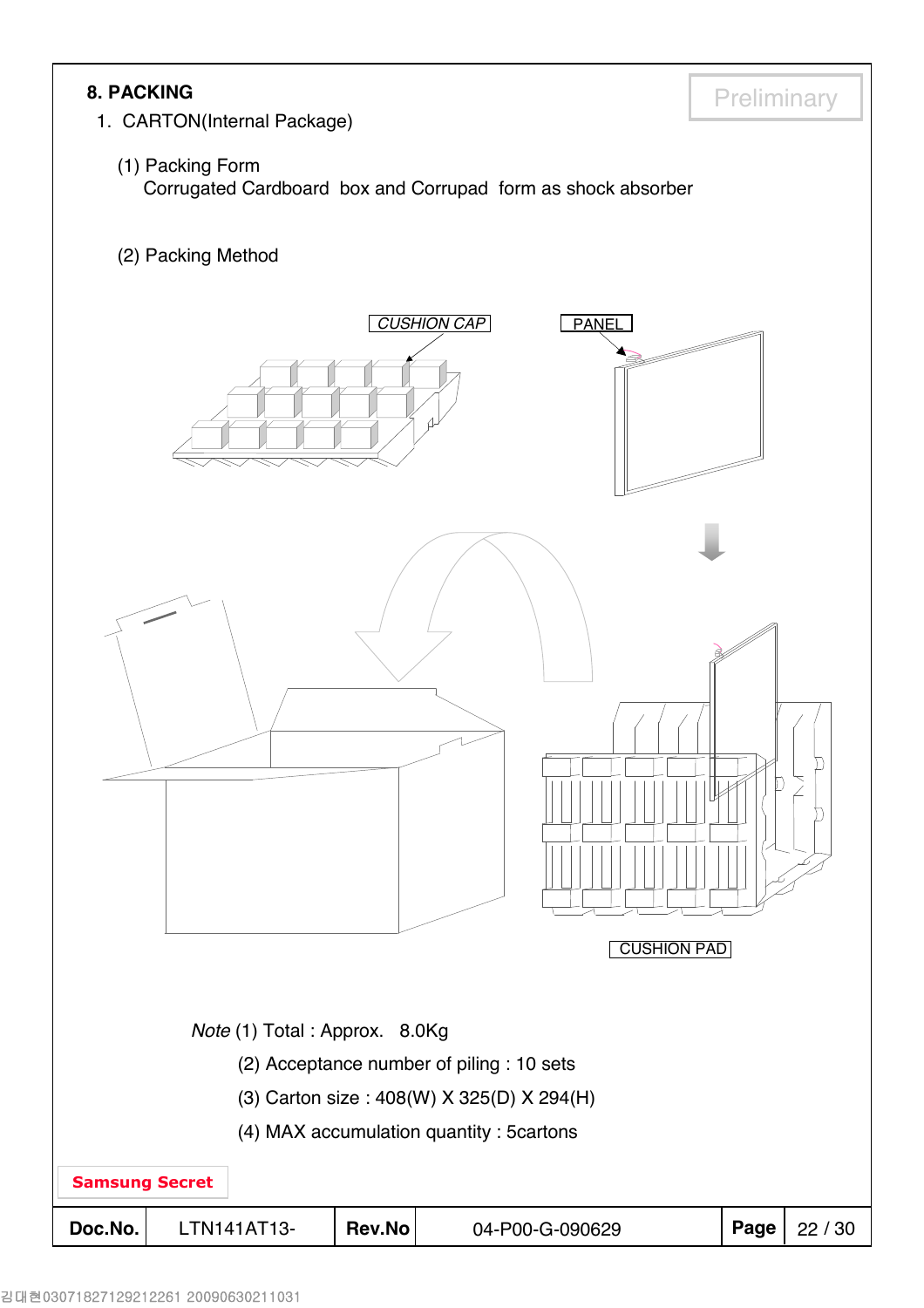| No | Part name                                           | Quantity |
|----|-----------------------------------------------------|----------|
|    | Static electric protective sack                     | 10       |
| 2  | Packing case (Inner box)<br>included shock absorber | 1 set    |
| 3  | Pictorial marking                                   | 2 pcs    |
| 4  | Carton                                              | 1 set    |

## **9. MARKINGS & OTHERS**

A nameplate bearing followed by is affixed to a shipped product at the specified location on each product.

**Preliminary** 

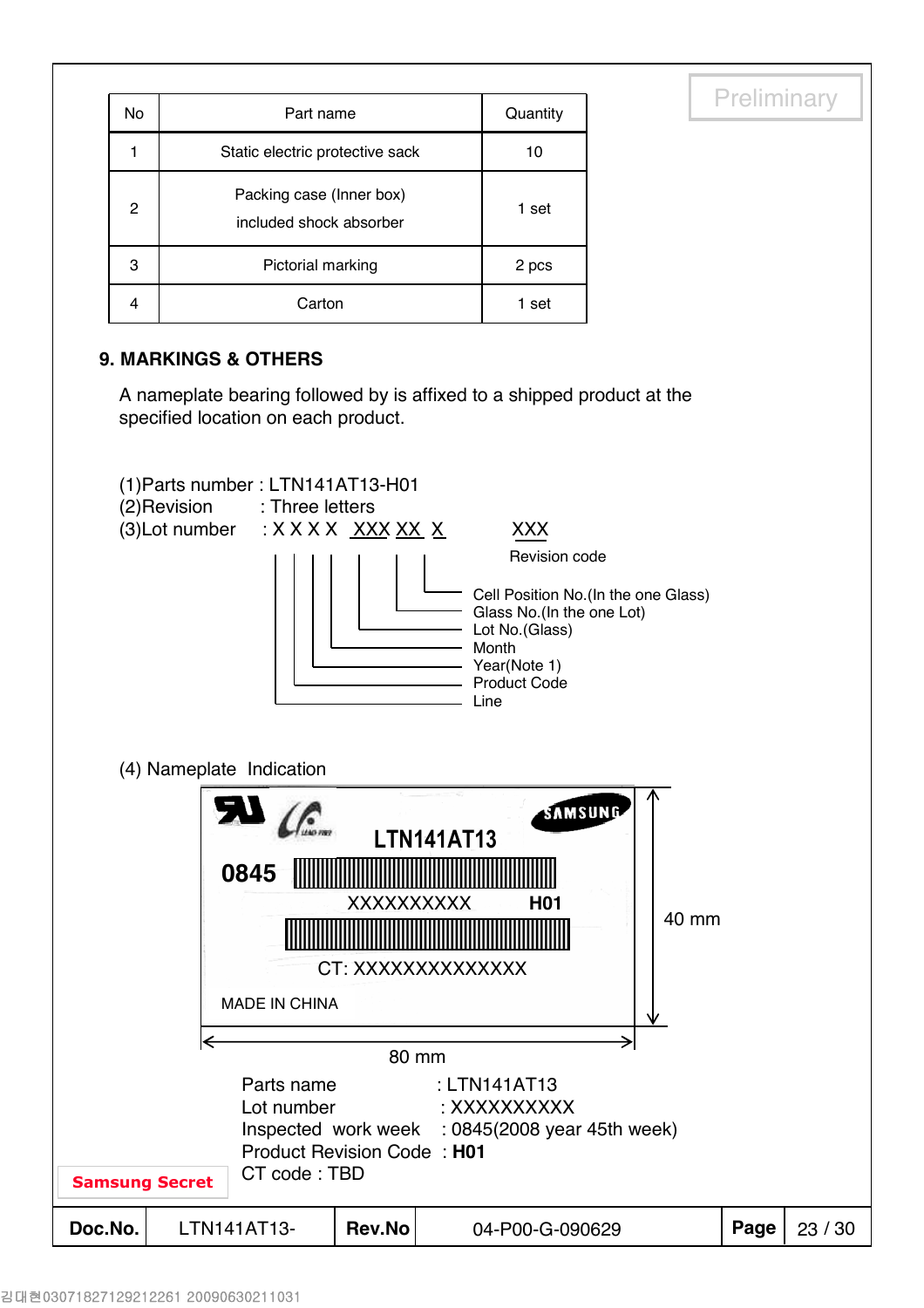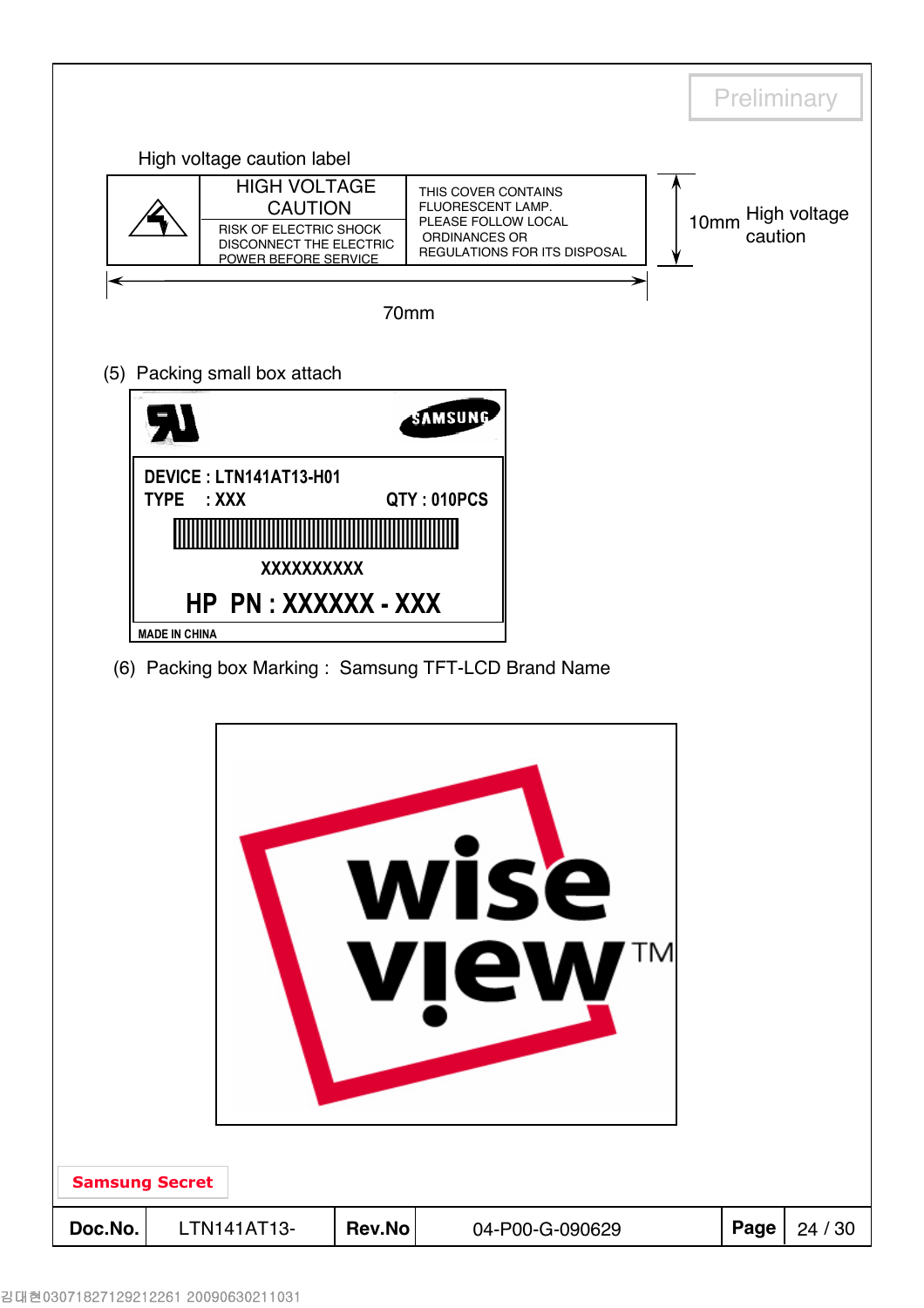## **10. GENERAL PRECAUTIONS Preliminary**

### 1. Handling

- (a) When the module is assembled, It should be attached to the system firmly using every mounting holes. Be careful not to twist and bend the modules.
- (b) Refrain from strong mechanical shock and / or any force to the module. In addition to damage, this may cause improper operation or damage to the module and CCFT back-light.
- (c) Note that polarizers are very fragile and could be easily damaged. Do not press or scratch the surface harder than a HB pencil lead.
- (d) Wipe off water droplets or oil immediately. If you leave the droplets for a long time, Staining and discoloration may occur.
- (e) If the surface of the polarizer is dirty, clean it using some absorbent cotton or soft cloth.
- (f) The desirable cleaners are water, IPA (Isoprophyl Alcohol) or Hexane. Do not use Ketone type materials(ex. Acetone), Ethyl alcohol, Toluene, Ethyl acid or Methyl chloride. It might permanent damage to the polarizer due to chemical reaction.
- (g) If the liquid crystal material leaks from the panel, it should be kept away from the eyes or mouth . In case of contact with hands, legs or clothes, it must be washed away thoroughly with soap.
- (h) Protect the module from static , it may cause damage to the C-MOS Gate Array IC.
- (i) Use fingerstalls with soft gloves in order to keep display clean during the incoming inspection and assembly process.
- (j) Do not disassemble the module.
- (k) Do not pull or fold the lamp wire.
- (l) Do not adjust the variable resistor which is located on the back side.
- (m) Protection film for polarizer on the module shall be slowly peeled off just before use so that the electrostatic charge can be minimized.
- (n) Pins of I/F connector shall not be touched directly with bare hands.

| <b>Samsung Secret</b> |             |        |                 |          |       |
|-----------------------|-------------|--------|-----------------|----------|-------|
| Doc.No.               | LTN141AT13- | Rev.No | 04-P00-G-090629 | Page $ $ | 25/30 |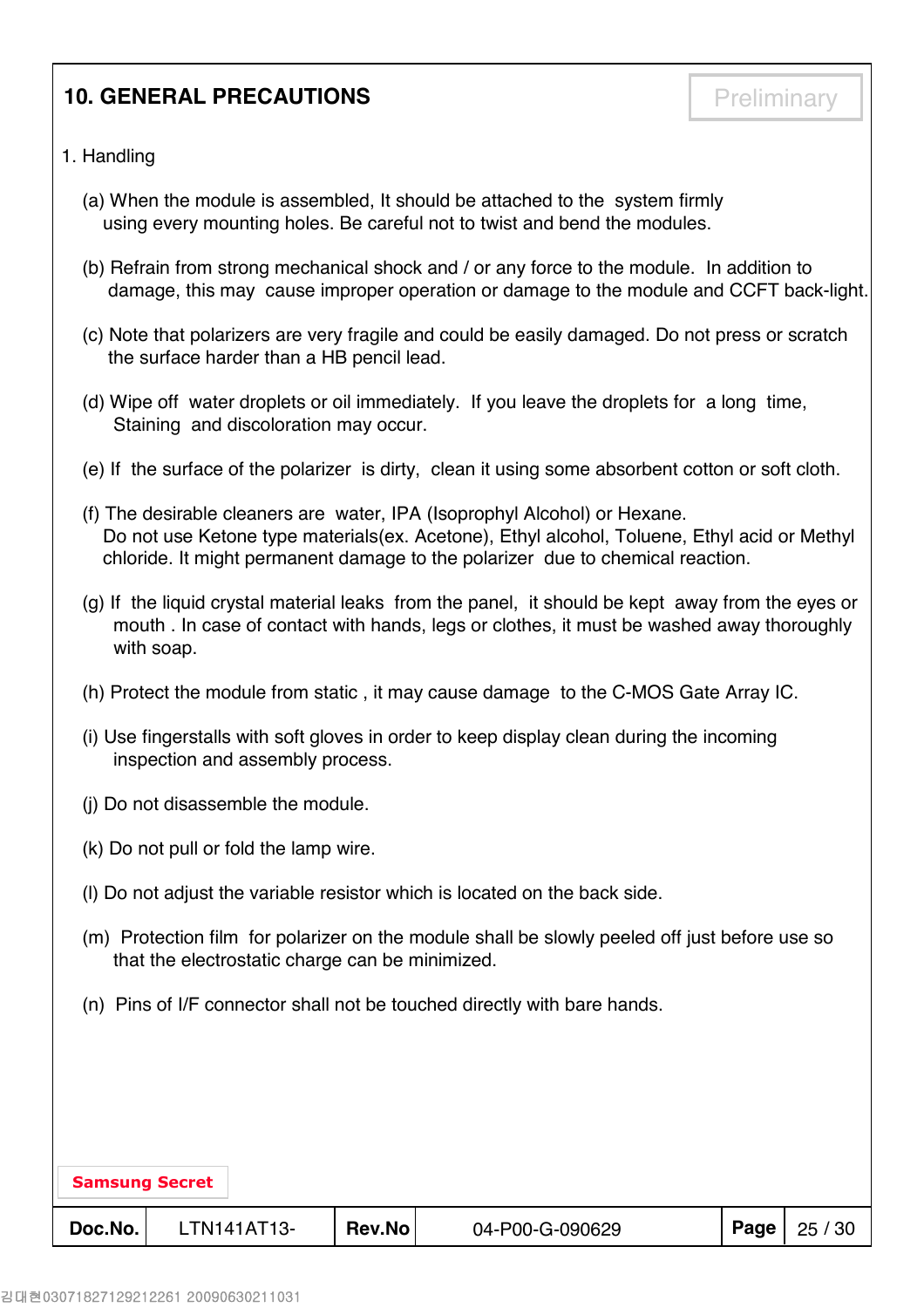- (a) Do not leave the module in high temperature, and high humidity for a long time. It is highly recommended to store the module with temperature from 0 to 35 °C and relative humidity of less than 70%.
- (b) Do not store the TFT-LCD module in direct sunlight.
- (c) The module shall be stored in a dark place. It is prohibited to apply sunlight or fluorescent light during the store.

## 3. OPERATION

- (a) Do not connect,disconnect the module in the " Power On" condition.
- (b) Power supply should always be turned on/off by following item 6.3 " Power on/off sequence ".
- (c) Module has high frequency circuits. Sufficient suppression to the electromagnetic interference shall be done by system manufacturers. Grounding and shielding methods may be important to minimize the interference.
- (d) The cable between the back-light connector and its inverter power supply shall be a minimized length and be connected directly . The longer cable between the back-light and the inverter may cause lower luminance of lamp(CCFT) and may require higher startup voltage (Vs).
- (e) The standard limited warranty is only applicable when the module is used for general notebook applications. If used for purposes other than as specified, SEC is not to be held reliable for the defective operations. It is strongly recommended to contact SEC to find out fitness for a particular purpose.

## 4. OTHERS

- (a) Ultra-violet ray filter is necessary for outdoor operation.
- (b) Avoid condensation of water. It may result in improper operation or disconnection of electrode.
- (c) Do not exceed the absolute maximum rating value. ( the supply voltage variation, input voltage variation, variation in part contents and environmental temperature, so on) Otherwise the module may be damaged.
- (d) If the module displays the same pattern continuously for a long period of time,it can be the situation when the image "sticks" to the screen.
- (e) This module has its circuitry PCB's on the rear side and should be handled carefully in order not to be stressed.

| <b>Samsung Secret</b> |             |        |                 |      |       |  |  |  |  |  |
|-----------------------|-------------|--------|-----------------|------|-------|--|--|--|--|--|
| Doc.No.               | LTN141AT13- | Rev.No | 04-P00-G-090629 | Page | 26/30 |  |  |  |  |  |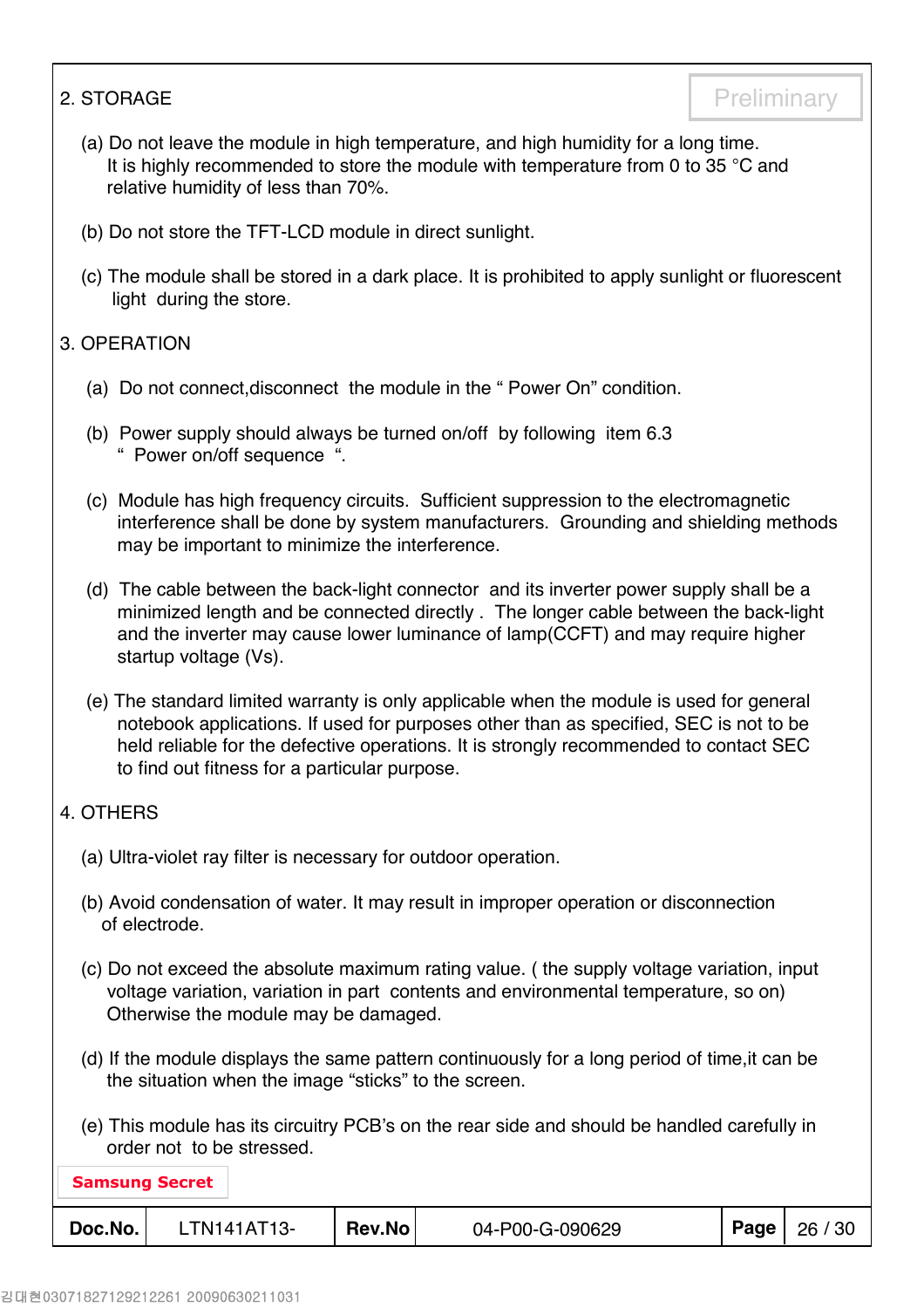**11. EDID** Preliminary

| <b>Address</b>        | <b>FUNCTION</b>             | Value<br>.      | <b>BIN</b>                         | <b>DEC</b> | <b>ASCII</b><br><b>OF</b> | <b>Notes</b>       |  |  |
|-----------------------|-----------------------------|-----------------|------------------------------------|------------|---------------------------|--------------------|--|--|
| (HEX)                 |                             | <b>HEX</b>      |                                    |            | <b>Data</b>               |                    |  |  |
| 00                    |                             | $^{00}$         | 00000000                           | ٥          |                           |                    |  |  |
| 01                    |                             | FF              | 11111111                           | 255        |                           |                    |  |  |
| $\overline{02}$       |                             | FF              | 11111111                           | 255        |                           |                    |  |  |
| 03                    | Header                      | FF              | 11111111                           | 255        |                           | <b>EDID Header</b> |  |  |
| 04                    |                             | FF              | 11111111                           | 255        |                           |                    |  |  |
| 05                    |                             | FF              | 11111111                           | 255        |                           |                    |  |  |
| 06                    |                             | FF              | 11111111                           | 255        |                           |                    |  |  |
| $\overline{07}$       |                             | 00              | 00000000                           | o          |                           |                    |  |  |
| 08                    |                             | 4C              | 01001100                           | 76         | s                         | 3 character ID     |  |  |
|                       | ID Manufacturer Name        |                 |                                    |            | E                         |                    |  |  |
| 09                    |                             | A3              | 10100011                           | 163        | ċ                         | "SEC"              |  |  |
| 0A                    | <b>ID Product Code</b>      | 42              | 01000010                           | 66         | $\overline{[B]}$          |                    |  |  |
| 0B                    |                             | 51              | 01010001                           | 81         | $\overline{[0]}$          |                    |  |  |
| $\overline{0C}$       |                             | $\overline{00}$ | 00000000                           | Ō          |                           |                    |  |  |
| 0D                    | 32-bit serial no.           | $\overline{00}$ | 00000000                           | ō          |                           |                    |  |  |
| 0E                    |                             | $\overline{00}$ | 00000000                           | 0          |                           |                    |  |  |
| 0F                    |                             | $\overline{00}$ | 00000000                           | ō          |                           |                    |  |  |
| 10                    | Week of manufacture         | 00              | 00000000                           | Ō          |                           |                    |  |  |
| 11                    | Year of manufacture         | 12              | 00010010                           | 18         | 2008                      | 2008               |  |  |
| 12                    | <b>EDID Structure Ver.</b>  | 01              | 00000001                           | ۰          | 1                         | EDID Ver. 1.0      |  |  |
| 13                    | EDID revision #             | 03              | 00000011                           | 3          | 3                         | EDID Rev. 3        |  |  |
| 14                    | Video input definition      | 80              | 10000000                           | 128        |                           |                    |  |  |
| 15                    | Max H image size            | ſΕ              | 00011110                           | 30         | 30                        | 30 cm(approx)      |  |  |
| 16                    | Max V image size            | 13              | 00010011                           | 19         | 19                        | 19 cm(approx)      |  |  |
| 17                    | Display Gamma               | 78              | 01111000                           | 120        | 2.2                       | Gamma 2.2          |  |  |
| 18                    | Feature support             | 0A              | 00001010                           | 10         |                           |                    |  |  |
| 19                    | Red/green low bits          | 07              | 00000111                           | 7          |                           | 10000111           |  |  |
| 1Α                    | Blue/white low bits         | C5              | 11000101                           | 197        |                           | 11111110           |  |  |
| 18                    | Red x/ high bits            | 97              | 10010111                           | 151        | 0.590                     | Red x 0.590-       |  |  |
|                       |                             |                 |                                    |            |                           | 10010111           |  |  |
| 1C                    | Red y                       | 57              | 01010111                           | 87         | 0.340                     | Red y 0.340=       |  |  |
|                       |                             |                 |                                    |            |                           | 01010111           |  |  |
| 1D                    | Green x                     | 53              | 01010011                           | 83         | 0.325                     | Green x 0.325=     |  |  |
|                       |                             |                 |                                    |            |                           | 01010011           |  |  |
| 1E                    | Green y                     | 8C              | 10001100                           | 140        | 0.550                     | Green y 0.550=     |  |  |
|                       |                             |                 |                                    |            |                           | 10001100           |  |  |
| 1F                    | <b>Blue x</b>               | 27              | 00100111                           | 39         | 0.155                     | Blue x 0.155=      |  |  |
|                       |                             |                 |                                    |            |                           | 00100111           |  |  |
| 20                    | Blue y                      | 20              | 00100000                           | 32         | 0.125                     | Blue y 0.125-      |  |  |
|                       |                             |                 |                                    |            |                           | 00100000           |  |  |
| 21                    | White x                     | 50              | 01010000                           | 80         | 0.313                     | White x 0.313=     |  |  |
|                       |                             |                 |                                    |            |                           | 01010000           |  |  |
| 22                    | White y                     | 54              | 01010100                           | 84         | 0.329                     | White y 0.329      |  |  |
|                       |                             |                 |                                    |            |                           | 01010100           |  |  |
| 23                    | <b>Established timing 1</b> | 00              | 00000000                           | Ō          |                           |                    |  |  |
| 24                    | <b>Established timing 2</b> | 00              | 00000000                           | 0          |                           |                    |  |  |
| 25                    | <b>Established timing 3</b> | $^{00}$         | 00000000                           | 0          |                           |                    |  |  |
| <b>Samsung Secret</b> |                             |                 |                                    |            |                           |                    |  |  |
| Doc.No.               | LTN141AT13-                 | <b>Rev.No</b>   | Page<br>27 / 30<br>04-P00-G-090629 |            |                           |                    |  |  |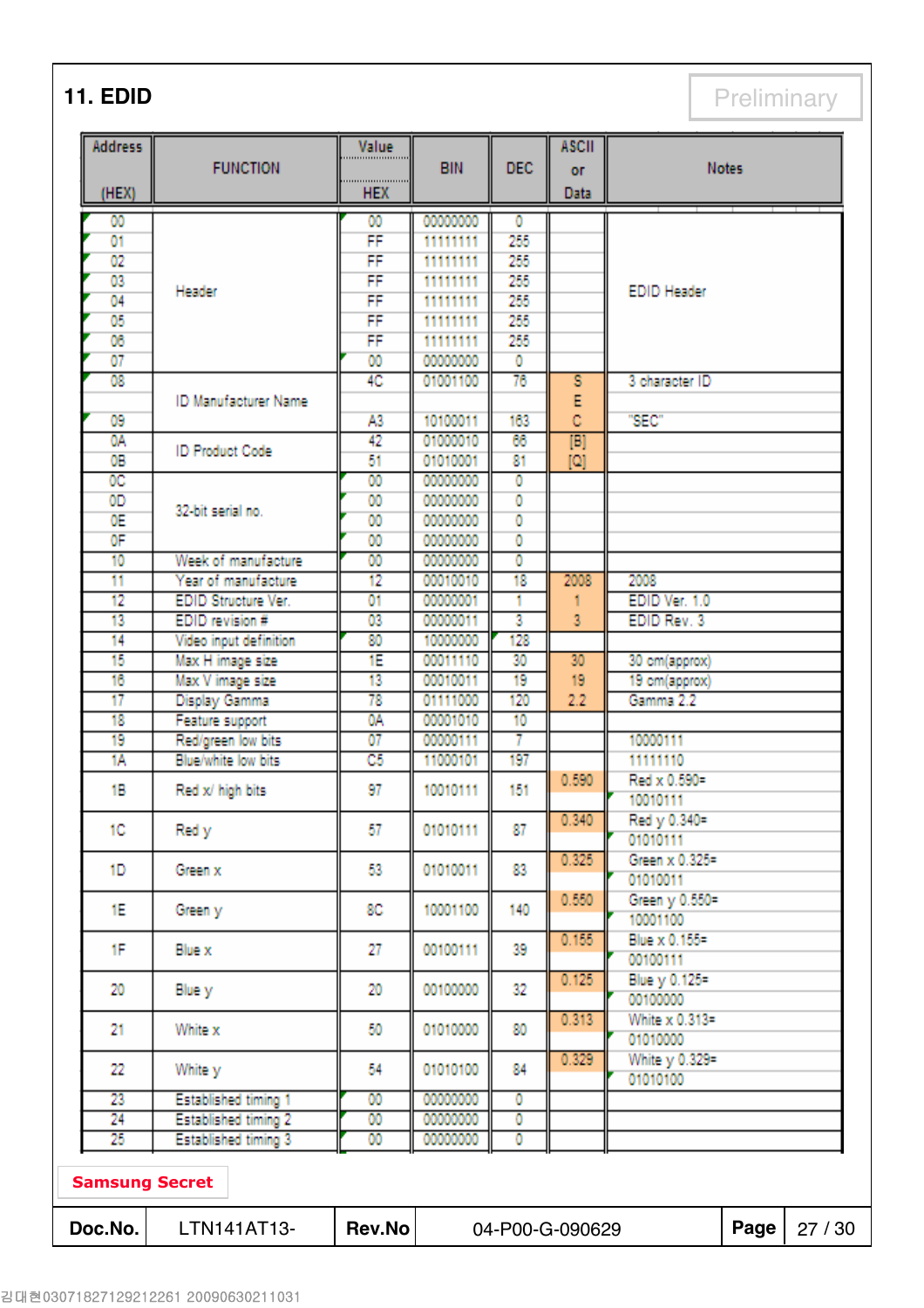| Doc.No.               | LTN141AT13-                              | <b>Rev.No</b>         |                      |                | 04-P00-G-090629      |                                                               | Page                                                                                        | 28 / 30 |  |
|-----------------------|------------------------------------------|-----------------------|----------------------|----------------|----------------------|---------------------------------------------------------------|---------------------------------------------------------------------------------------------|---------|--|
| <b>Samsung Secret</b> |                                          |                       |                      |                |                      |                                                               |                                                                                             |         |  |
| 59                    |                                          | 00                    | 00000000             | ٥              |                      | Module revision                                               |                                                                                             |         |  |
| 58                    |                                          | 64                    | 01100100             | 100            |                      | Typmax=value*2 + VA lines                                     |                                                                                             |         |  |
| 57                    |                                          | 02                    | 00000010             | 2              |                      |                                                               | Thpmin=value*2 + HA pixelolks<br>Thpmax=value*2 + HA pixelclks<br>Typmin=value*2 + VA lines |         |  |
| 56                    |                                          | 87                    | 10000111             | 135            |                      |                                                               |                                                                                             |         |  |
| 55                    |                                          | 23                    | 00100011             | ۰<br>35        |                      | Value=Tvbpmax / 2                                             |                                                                                             |         |  |
| 53<br>54              |                                          | $^{00}$<br>00         | 00000000<br>00000000 | ٥              |                      | Value=Tvbpmin / 2                                             |                                                                                             |         |  |
| 52                    |                                          | $^{00}$               | 00000000             | ٥              |                      | Value=VSPWmax /2                                              |                                                                                             |         |  |
| 51                    |                                          | 00                    | 00000000             | 0              |                      | Value=VSPWmin /2                                              |                                                                                             |         |  |
| 50                    | descriptor #2                            | 00                    | 00000000             | ٥              |                      | Value=Thbpmin /2<br>Value=Thbpmax /2                          |                                                                                             |         |  |
| 4E<br>4F              | Detailed timing/monitor                  | $^{00}$               | 00000000             | ٥<br>٥         |                      | Value=HSPWmax / 2                                             |                                                                                             |         |  |
| 4D                    |                                          | $\overline{00}$<br>00 | 00000000<br>00000000 | ٥              |                      | Value=HSPWmin / 2                                             |                                                                                             |         |  |
| 4C                    |                                          | 00                    | 00000000             | 0              |                      |                                                               |                                                                                             |         |  |
| 4Β                    |                                          | 0F                    | 00001111             | 15             |                      |                                                               |                                                                                             |         |  |
| 4Α                    |                                          | 00                    | 00000000             | 0              |                      | Manufacturer Specified (Timing)                               |                                                                                             |         |  |
| 49                    |                                          | 00                    | 00000000             | o              |                      |                                                               |                                                                                             |         |  |
| 48                    |                                          | 00                    | 00000000             | ٥              |                      |                                                               |                                                                                             |         |  |
| 47                    |                                          | 19                    | 00011001             | 25             |                      |                                                               |                                                                                             |         |  |
| 46                    |                                          | $^{00}$               | 00000000             | $\overline{0}$ |                      | No Horizontal Border<br>No Vertical Border                    |                                                                                             |         |  |
| 45                    |                                          | $\overline{00}$       | 00000000             | Ō              |                      |                                                               |                                                                                             |         |  |
| 44                    |                                          | 10                    | 00010000             | 16             |                      |                                                               |                                                                                             |         |  |
| 42<br>43              |                                          | 2F<br><b>BE</b>       | 00101111<br>10111110 | 47<br>190      | 303<br>190           | H image size= 303 mm(approx)<br>V image size = 190 mm(approx) |                                                                                             |         |  |
| 41                    |                                          | 00                    | 00000000             | 0              |                      | 2bit: 2bit: 2bit: 2bit                                        |                                                                                             |         |  |
| 40                    |                                          | 33                    | 00110011             | 51             | $\overline{3}$       | V sync. Width=3 lines                                         |                                                                                             |         |  |
| 3F                    | Detailed timing/monitor<br>descriptor #1 | 40                    | 01000000             | 64             | 64<br>$\overline{3}$ | H sync. Width=64 pixels<br>V sync. Offset=3 lines             |                                                                                             |         |  |
| 3E                    |                                          | 0C                    | 00001100             | 12             | 12                   | Hor sync. Offset=12 pixels                                    |                                                                                             |         |  |
| 3D                    |                                          | 30                    | 00110000             | 48             |                      | 4bit: 4bit                                                    |                                                                                             |         |  |
| 3C                    |                                          | 10                    | 00010000             | 16             | 16                   | Vertcal active=800 lines<br>Vertical blanking=16 lines        |                                                                                             |         |  |
| 3B                    |                                          | 20                    | 00100000             | 32             | 800                  |                                                               |                                                                                             |         |  |
| 3A                    |                                          | 50                    | 01010000             | 80             |                      | 4bit: 4bit                                                    |                                                                                             |         |  |
| 39                    |                                          | 88                    | 10001000             | 136            | 136                  | Hor active=640*2 pixels<br>Hor blanking=136 pixels            |                                                                                             |         |  |
| 37<br>38              |                                          | 18<br>$\overline{00}$ | 00011011<br>00000000 | o              | 1280                 |                                                               |                                                                                             |         |  |
| 36                    |                                          | 14                    | 00010100             | 20<br>27       | 69.32                | Main clock= 69.32 MHz                                         |                                                                                             |         |  |
| 35                    |                                          | 01                    | 00000001             | 1              |                      |                                                               |                                                                                             |         |  |
| 34                    | Standard timing #8                       | 01                    | 00000001             | 4              |                      | not used                                                      |                                                                                             |         |  |
| 33                    |                                          | 01                    | 00000001             |                |                      | not used                                                      |                                                                                             |         |  |
| 32                    | Standard timing #7                       | 01                    | 00000001             | 1              |                      |                                                               |                                                                                             |         |  |
| 31                    | Standard timing #6                       | 01                    | 00000001             | 4              |                      | not used                                                      |                                                                                             |         |  |
| 30                    |                                          | 01                    | 00000001             | 1              |                      |                                                               |                                                                                             |         |  |
| 2F                    | Standard timing #5                       | 01                    | 00000001<br>00000001 | 1<br>Ŧ         |                      | not used                                                      |                                                                                             |         |  |
| 2D<br>2E              |                                          | 01<br>01              | 00000001             | 1              |                      |                                                               |                                                                                             |         |  |
| 2C                    | Standard timing #4                       | 01                    | 00000001             | 1              |                      | not used                                                      |                                                                                             |         |  |
| 2B                    | Standard timing #3                       | 01                    | 00000001             | 4              |                      |                                                               |                                                                                             |         |  |
| 2A                    |                                          | 01                    | 00000001             | 1              |                      | not used                                                      |                                                                                             |         |  |
| 29                    | Standard timing #2                       | 01                    | 00000001             | 4              |                      | not used                                                      |                                                                                             |         |  |
| 27<br>28              |                                          | 01<br>01              | 00000001<br>00000001 | 1              |                      |                                                               |                                                                                             |         |  |
| 26                    | Standard timing #1                       | $^{01}$               | 00000001             |                |                      | not used                                                      |                                                                                             |         |  |
|                       |                                          |                       |                      |                |                      |                                                               |                                                                                             |         |  |